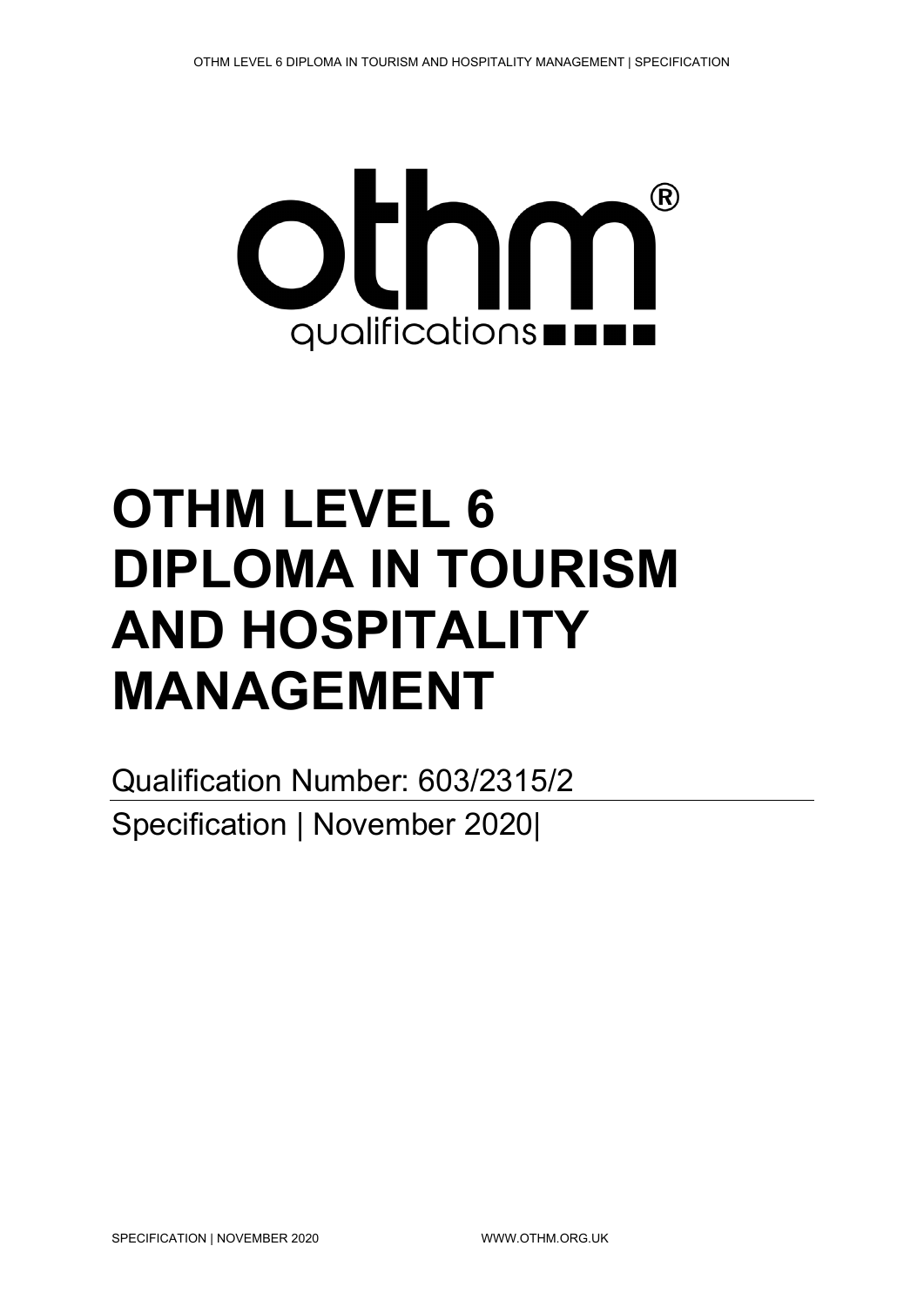# **TABLE OF CONTENTS**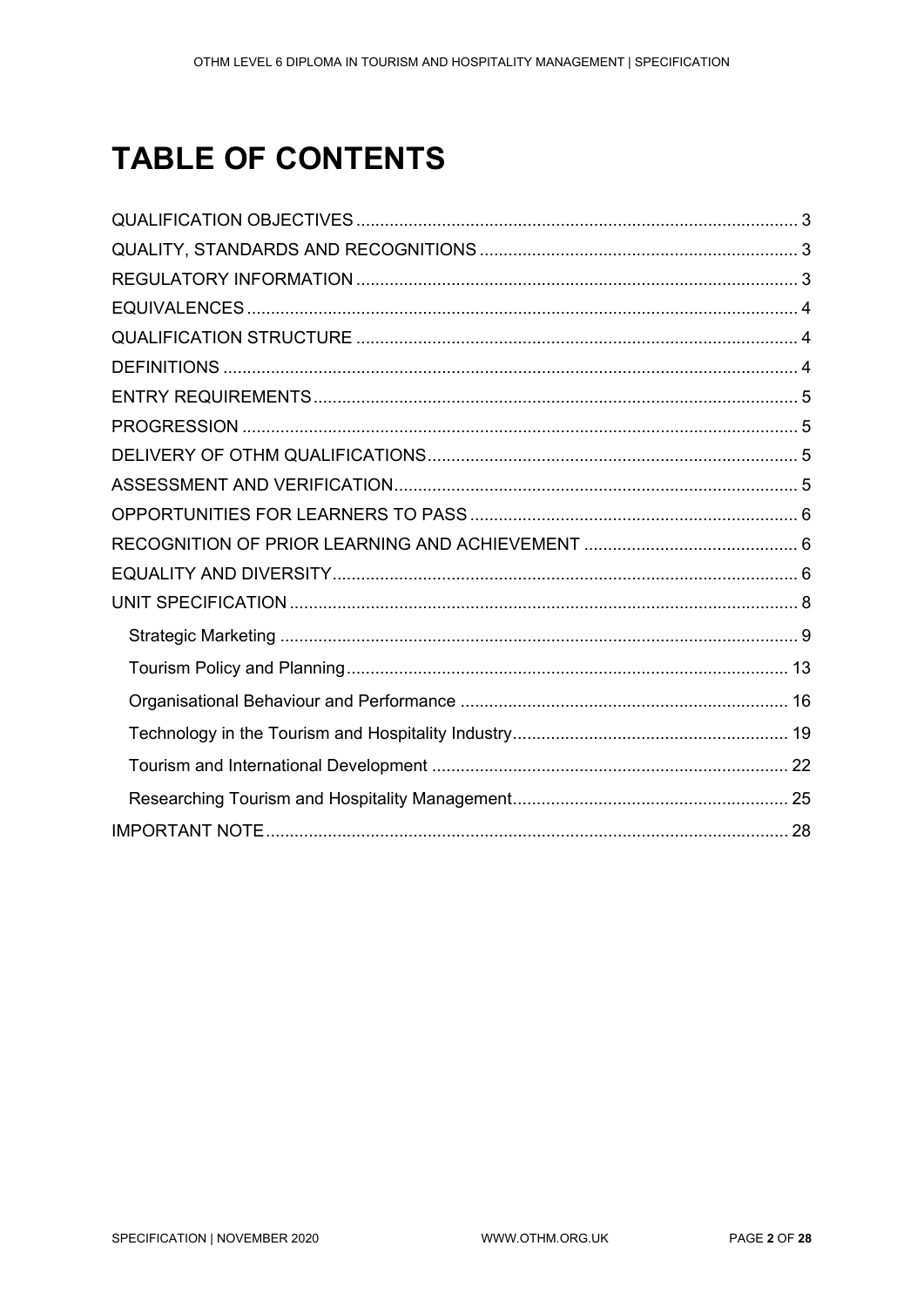# <span id="page-2-0"></span>**QUALIFICATION OBJECTIVES**

The objective of the OTHM Level 6 Diploma in Tourism and Hospitality Management qualification is to develop learners' management knowledge and skills within the tourism and hospitality industry. Learners will critically evaluate contemporary knowledge and theories and use these to propose solutions to complex management problems.

Successful completion of the qualification will equip learners with the specialist skills and knowledge they need to plan and manage their work areas, to make effective decisions, and to adapt effectively to the needs of a range of tourism and hospitality organisations.

# <span id="page-2-1"></span>**QUALITY, STANDARDS AND RECOGNITIONS**

OTHM Qualifications are approved and regulated by Ofqual (Office of Qualifications and Examinations Regulation). Visit register of [Regulated Qualifications.](http://register.ofqual.gov.uk/)

OTHM has progression arrangement with several UK universities that acknowledges the ability of learners after studying Level 3-7 qualifications to be considered for advanced entry into corresponding degree year/top-up and Master's/top-up programmes.

# <span id="page-2-2"></span>**REGULATORY INFORMATION**

| <b>Qualification Title</b>            | OTHM Level 6 Diploma in Tourism and Hospitality<br>Management |
|---------------------------------------|---------------------------------------------------------------|
| Ofqual Ref. No.                       | 603/2315/2                                                    |
| <b>Regulation Start Date</b>          | 21-Aug-2017                                                   |
| <b>Operational Start Date</b>         | 01-Sep-2017                                                   |
| Duration                              | 1 Year                                                        |
| <b>Total Credit Value</b>             | 120 Credits                                                   |
| <b>Total Qualification Time (TQT)</b> | 1200 Hours                                                    |
| <b>Guided Learning Hours (GLH)</b>    | 480 Hours                                                     |
| Sector Subject Area (SSA)             | 8.2 Travel and tourism                                        |
| <b>Overall Grading Type</b>           | Pass / Fail                                                   |
| Assessment Methods                    | Coursework                                                    |
| Language of Assessment                | English                                                       |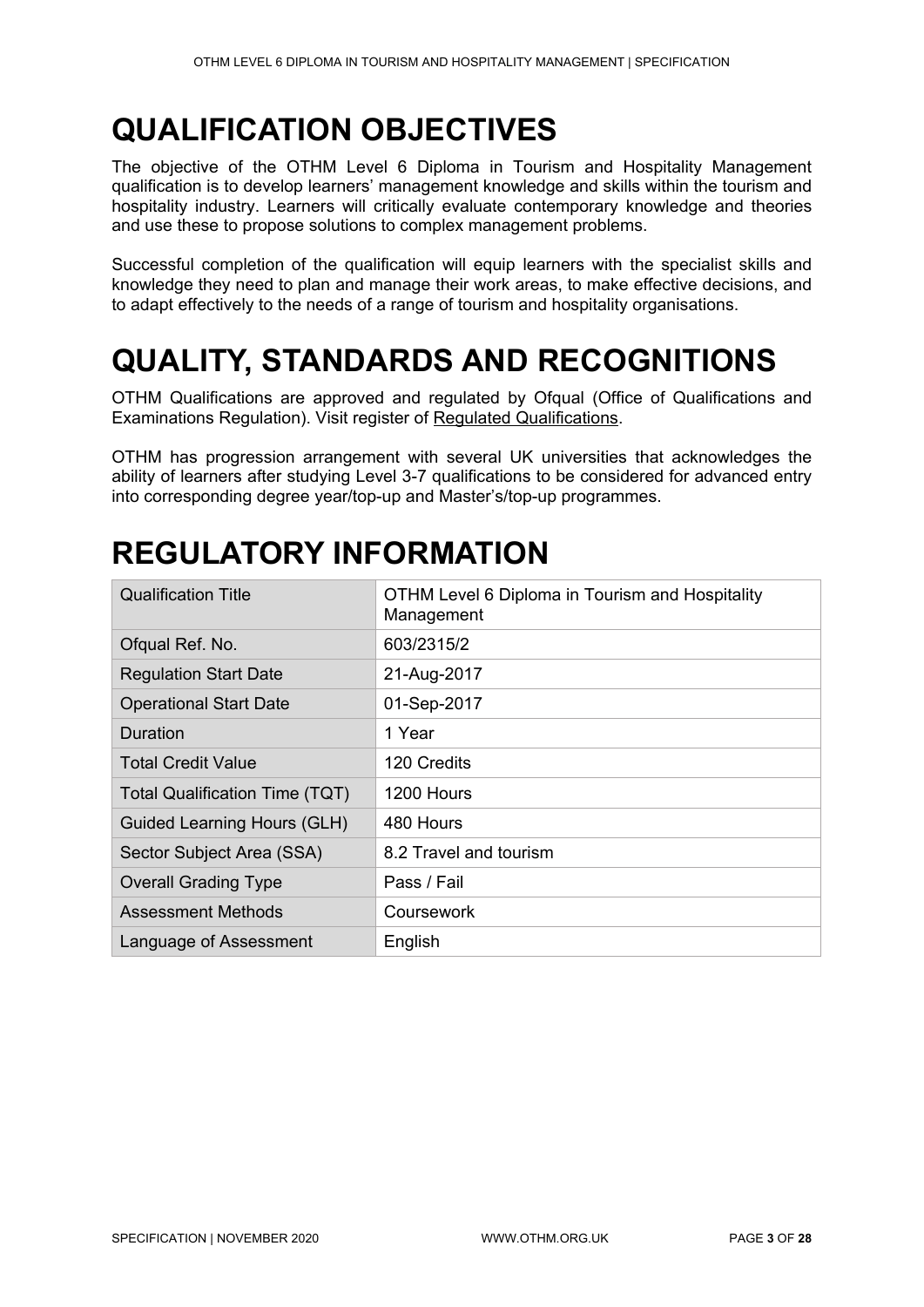# <span id="page-3-0"></span>**EQUIVALENCES**

OTHM qualifications at RQF Level 6 represent practical knowledge, skills, capabilities and competences that are assessed in academic terms as being equivalent to Bachelor's Degrees with Honours, Bachelor's Degrees, Professional Graduate Certificate in Education (PGCE), Graduate Diplomas and Graduate Certificates.

# <span id="page-3-1"></span>**QUALIFICATION STRUCTURE**

The OTHM Level 6 Diploma in Tourism and Hospitality Management consists of 6 mandatory units for a combined total of 120 credits, 1200 hours Total Qualification Time (TQT) and 480 Guided Learning Hours (GLH) for the completed qualification.

| Unit Ref.<br>No. | Mandatory unit title                               | Credit | <b>GLH</b> | <b>TQT</b> |
|------------------|----------------------------------------------------|--------|------------|------------|
| J/616/2676       | <b>Strategic Marketing</b>                         | 20     | 80         | 200        |
| D/616/2683       | Tourism Policy and Planning                        | 20     | 80         | 200        |
| L/616/2677       | Organisational Behaviour and Performance           | 20     | 80         | 200        |
| L/616/2680       | Technology in the Tourism and Hospitality Industry | 20     | 80         | 200        |
| R/616/2681       | Tourism and International Development              | 20     | 80         | 200        |
| Y/616/2682       | Researching Tourism and Hospitality Management     | 20     | 80         | 200        |

# <span id="page-3-2"></span>**DEFINITIONS**

**Total Qualification Time (TQT)** is the number of notional hours which represents an estimate of the total amount of time that could reasonably be expected to be required in order for a Learner to achieve and demonstrate the achievement of the level of attainment necessary for the award of a qualification.

*Total Qualification Time is comprised of the following two elements –*

- *a) the number of hours which an awarding organisation has assigned to a qualification for Guided Learning, and*
- *b) an estimate of the number of hours a Learner will reasonably be likely to spend in preparation, study or any other form of participation in education or training, including assessment, which takes place as directed by – but, unlike Guided Learning, not under the Immediate Guidance or Supervision of – a lecturer, supervisor, tutor or other appropriate provider of education or training.*

*(Ofqual 15/5775 September 2015)*

**Guided Learning Hours (GLH)** is defined as the hours that a teacher, lecturer or other member of staff is available to provide immediate teaching support or supervision to a student working towards a qualification.

**Credit value** is defined as being the number of credits that may be awarded to a Learner for the successful achievement of the learning outcomes of a unit. One credit is equal to 10 hours of TQT.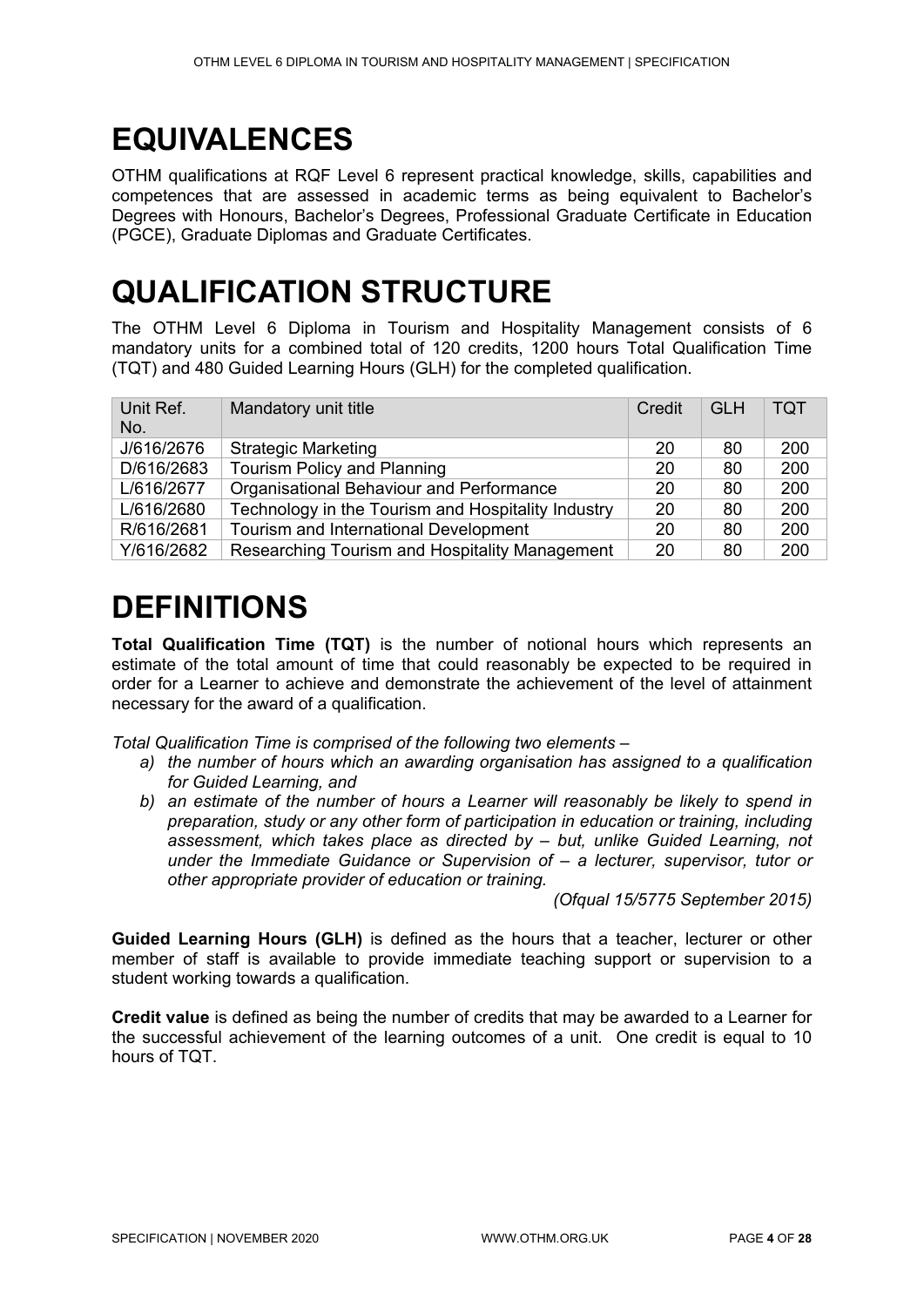# <span id="page-4-0"></span>**ENTRY REQUIREMENTS**

For entry onto OTHM Level 6 Diploma in Tourism and Hospitality Management qualification, learners must possess:

- Relevant NQF/QCF/RQF Level 5 diploma or equivalent recognised qualification
- Mature learners (over 21) with management experience (learners must check with the delivery centre regarding this experience prior to registering for the programme)
- Learner must be 18 years or older at the beginning of the course
- **English requirements:** If a learner is not from a majority English-speaking country must provide evidence of English language competency. For more information visit [English Language Expectations](http://othm.org.uk/english-language.html) page.

# <span id="page-4-1"></span>**PROGRESSION**

Successful completion of Level 6 Diploma in Tourism and Hospitality Management qualification provides learners the opportunity for a wide range of academic progressions including relevant OTHM Level 7 Diplomas. This qualification has been developed with career progression and professional recognition in mind. As the Level 6 Diploma in Tourism and Hospitality Management qualification is approved and regulated by Ofqual (Office of the Qualifications and Examinations Regulation), learners are eligible to gain direct entry into relevant Master's degree programmes. For more information visit [University Progressions](http://othm.org.uk/university-progression.html) page.

# <span id="page-4-2"></span>**DELIVERY OF OTHM QUALIFICATIONS**

OTHM do not specify the mode of delivery for its qualifications, therefore OTHM Centres are free to deliver this qualification using any mode of delivery that meets the needs of their Learners. However, OTHM Centres should consider the Learners' complete learning experience when designing the delivery of programmes.

OTHM Centres must ensure that the chosen mode of delivery does not unlawfully or unfairly discriminate, whether directly or indirectly, and that equality of opportunity is promoted. Where it is reasonable and practicable to do so, it will take steps to address identified inequalities or barriers that may arise.

Guided Learning Hours (GLH) which are listed in each unit gives the Centres the number of hours of teacher-supervised or direct study time likely to be required to teach that unit.

# <span id="page-4-3"></span>**ASSESSMENT AND VERIFICATION**

All units within this qualification are internally assessed by the centre and externally verified by OTHM. The qualifications are criterion referenced, based on the achievement of all the specified learning outcomes.

To achieve a 'pass' for a unit, learners must provide evidence to demonstrate that they have fulfilled all the learning outcomes and meet the standards specified by all assessment criteria. Judgement that the learners have successfully fulfilled the assessment criteria is made by the Assessor.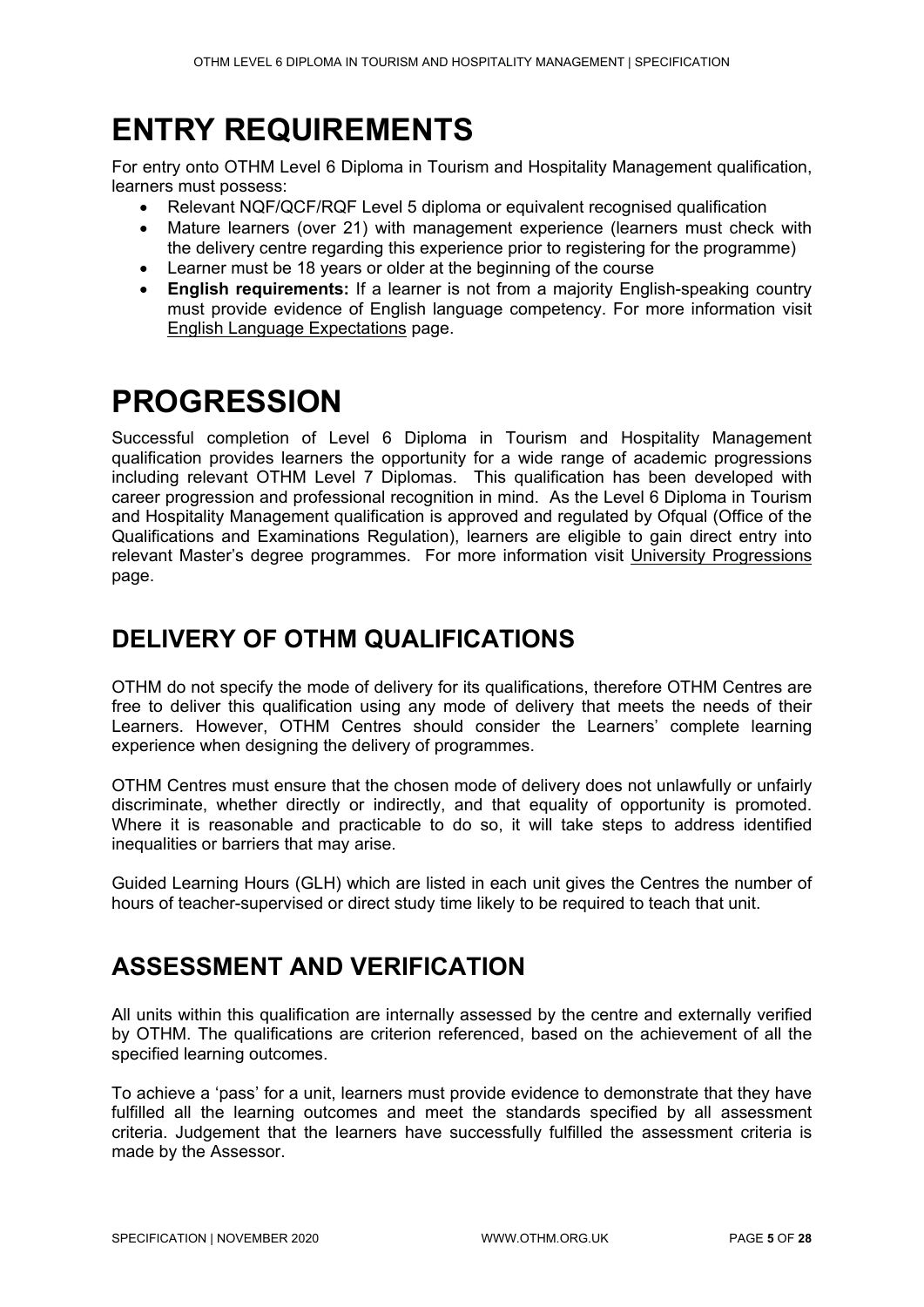The Assessor should provide an audit trail showing how the judgement of the learners' overall achievement has been arrived at.

Specific assessment guidance and relevant marking criteria for each unit are made available in the Assignment Brief document. These are made available to centres immediately after registration of one or more learners.

## <span id="page-5-0"></span>**OPPORTUNITIES FOR LEARNERS TO PASS**

Centres are responsible for managing learners who have not achieved a Pass for the qualification having completed the assessment. However, OTHM expects at a minimum, that centres must have in place a clear feedback mechanism to learners by which they can effectively retrain the learner in all the areas required before re-assessing the learner.

# <span id="page-5-1"></span>**RECOGNITION OF PRIOR LEARNING AND ACHIEVEMENT**

Recognition of Prior Learning (RPL) is a method of assessment that considers whether learners can demonstrate that they can meet the assessment requirements for a unit through knowledge, understanding or skills they already possess and do not need to develop through a course of learning.

RPL policies and procedures have been developed over time, which has led to the use of a number of terms to describe the process. Among the most common are:

- Accreditation of Prior Learning (APL)
- Accreditation of Prior Experiential Learning (APEL)
- Accreditation of Prior Achievement (APA)
- Accreditation of Prior Learning and Achievement (APLA)

All evidence must be evaluated with reference to the stipulated learning outcomes and assessment criteria against the respective unit(s). The assessor must be satisfied that the evidence produced by the learner meets the assessment standard established by the learning outcome and its related assessment criteria at that particular level.

Most often RPL will be used for units. It is not acceptable to claim for an entire qualification through RPL. Where evidence is assessed to be only sufficient to cover one or more learning outcomes, or to partly meet the need of a learning outcome, then additional assessment methods should be used to generate sufficient evidence to be able to award the learning outcome(s) for the whole unit. This may include a combination of units where applicable.

### <span id="page-5-2"></span>**EQUALITY AND DIVERSITY**

OTHM provides equality and diversity training to staff and consultants. This makes clear that staff and consultants must comply with the requirements of the Equality Act 2010, and all other related equality and diversity legislation, in relation to our qualifications.

We develop and revise our qualifications to avoid, where possible, any feature that might disadvantage learners because of their age, disability, gender, pregnancy or maternity, race, religion or belief, and sexual orientation.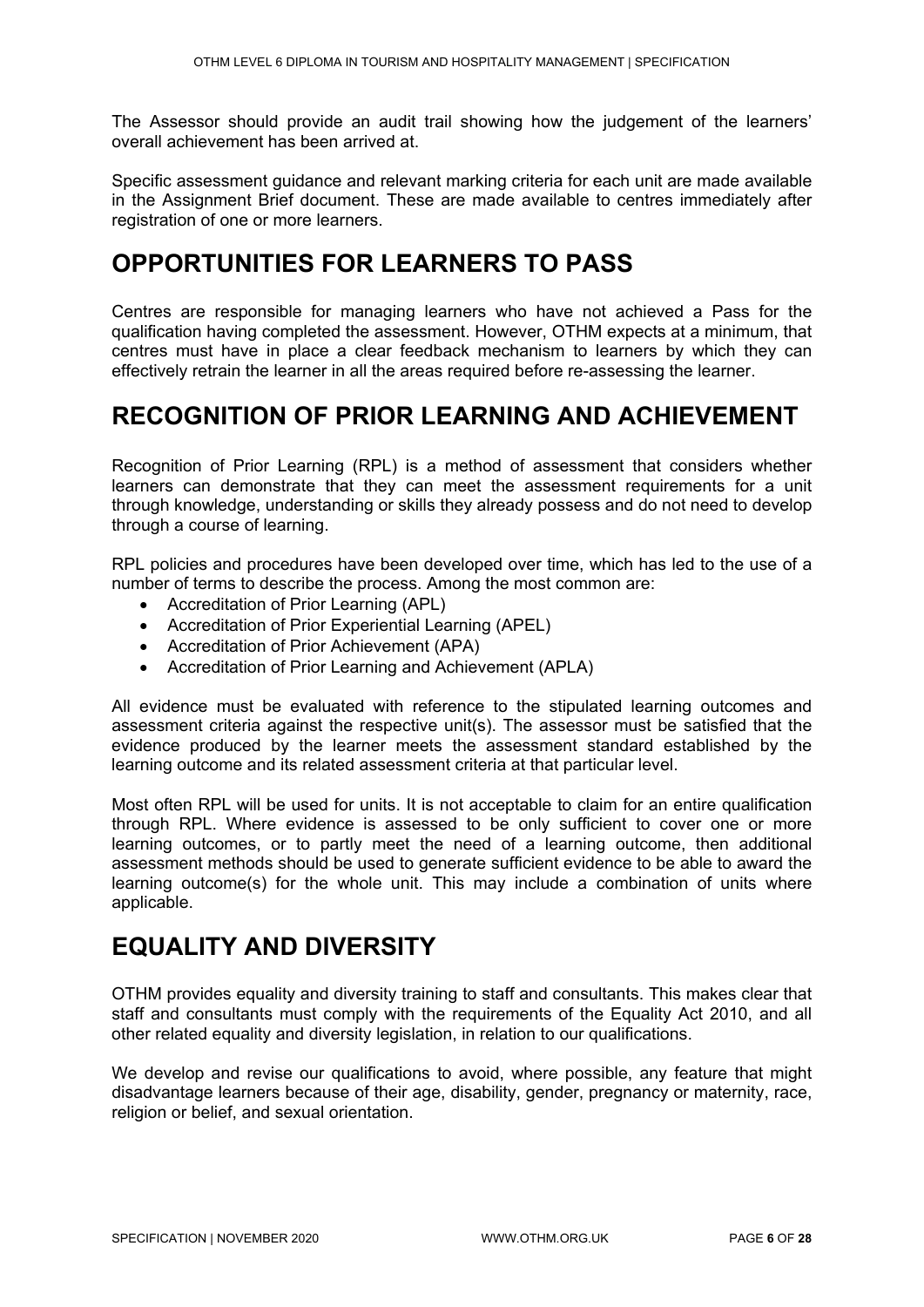If a specific qualification requires a feature that might disadvantage a particular group (e.g. a legal requirement regarding health and safety in the workplace), we will clarify this explicitly in the qualification specification.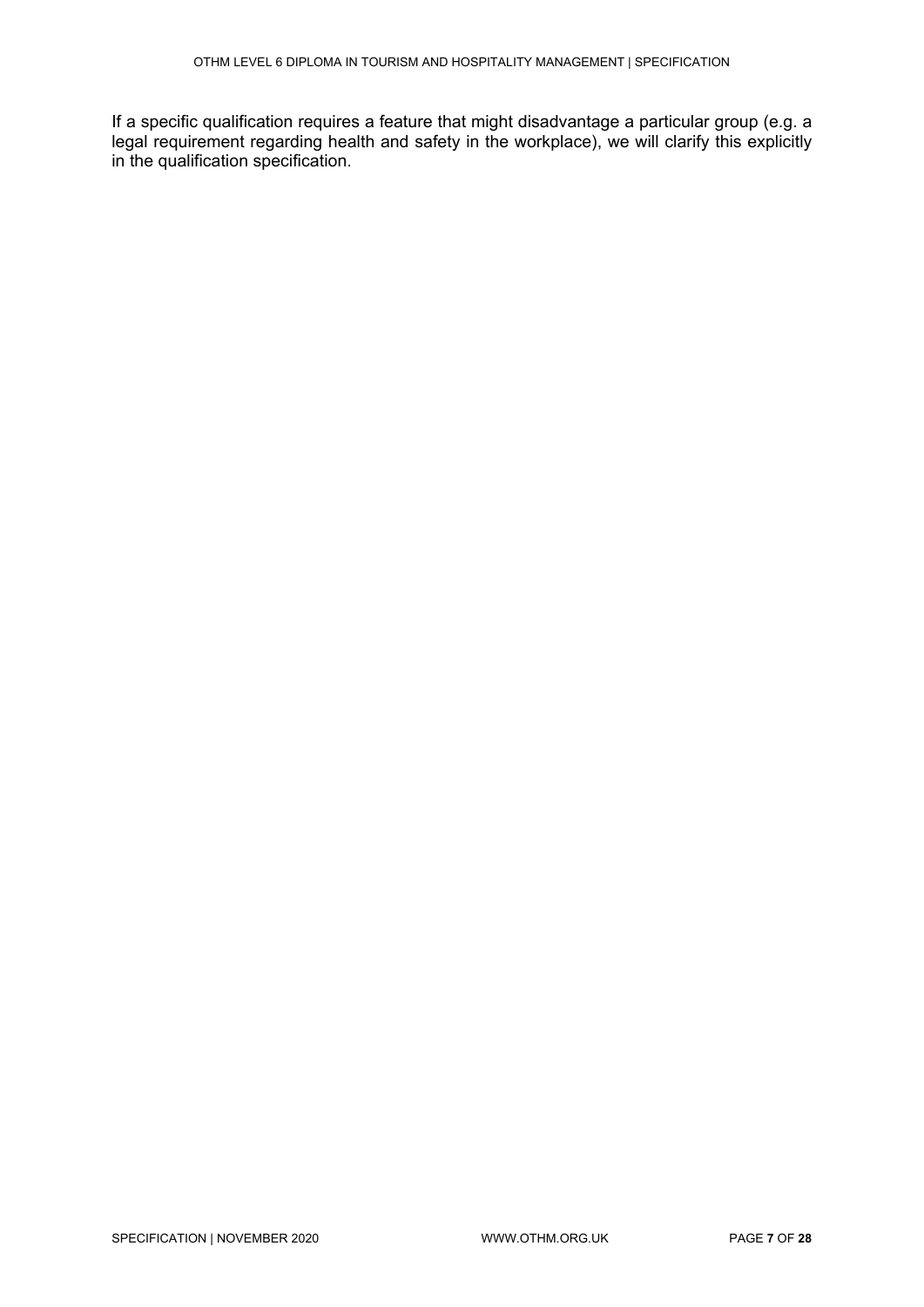# <span id="page-7-0"></span>**UNIT SPECIFICATION**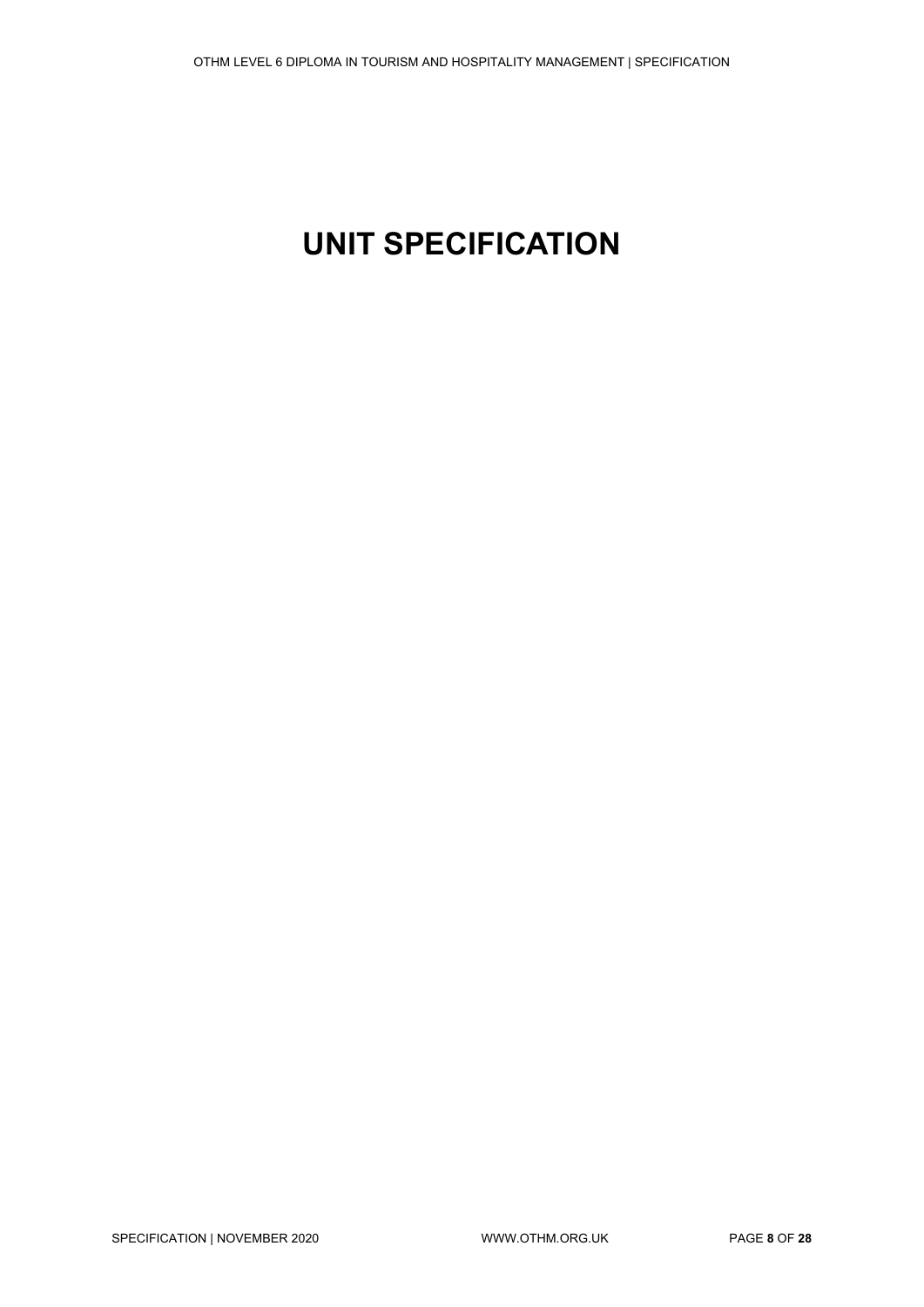### **Strategic Marketing**

| Unit Reference Number                 | J/616/2676                 |
|---------------------------------------|----------------------------|
| Unit Title                            | <b>Strategic Marketing</b> |
| Unit Level                            | 6                          |
| <b>Number of Credits</b>              | 20                         |
| <b>Total Qualification Time (TQT)</b> | 200 Hours                  |
| <b>Guided Learning Hours (GLH)</b>    | 80 Hours                   |
| Mandatory / Optional                  | Mandatory                  |
| Sector Subject Area (SSA)             | 8.2 Travel and Tourism     |
| <b>Unit Grading Structure</b>         | Pass / Fail                |

#### **Unit Aims**

The aim of this unit is to develop learners' ability to critically analyse and apply strategic marketing approaches to tourism and hospitality organisations. This will include developing strategic marketing plans and evaluating new products and services. The unit requires the ability to research relevant information from a range of academic and industry sources.

<span id="page-8-0"></span>

| Learning Outcome -                                                                                                                                   | Assessment Criterion -                                                                                                                                                                                                                                                                              | <b>Indicative Content</b>                                                                                                                                                                                          |
|------------------------------------------------------------------------------------------------------------------------------------------------------|-----------------------------------------------------------------------------------------------------------------------------------------------------------------------------------------------------------------------------------------------------------------------------------------------------|--------------------------------------------------------------------------------------------------------------------------------------------------------------------------------------------------------------------|
| The learner will:                                                                                                                                    | The learner can:                                                                                                                                                                                                                                                                                    |                                                                                                                                                                                                                    |
| 1. Be able to critically analyse the<br>role of strategic marketing for<br>tourism and hospitality<br>organisations and for tourist<br>destinations. | 1.1 Appraise the strategic marketing concept.<br>1.2 Assess how tourist destinations are<br>marketed to domestic and international<br>visitors.<br>1.3 Critically evaluate a range of strategic<br>marketing models and techniques that are<br>applied in tourism and hospitality<br>organisations. | Introduction to strategic marketing tourism<br>and hospitality<br>Tourist buying, decision-making and holiday<br>behaviour<br>Tourism and hospitality marketing<br>environments<br>The Marketing Mix: Original 4Ps |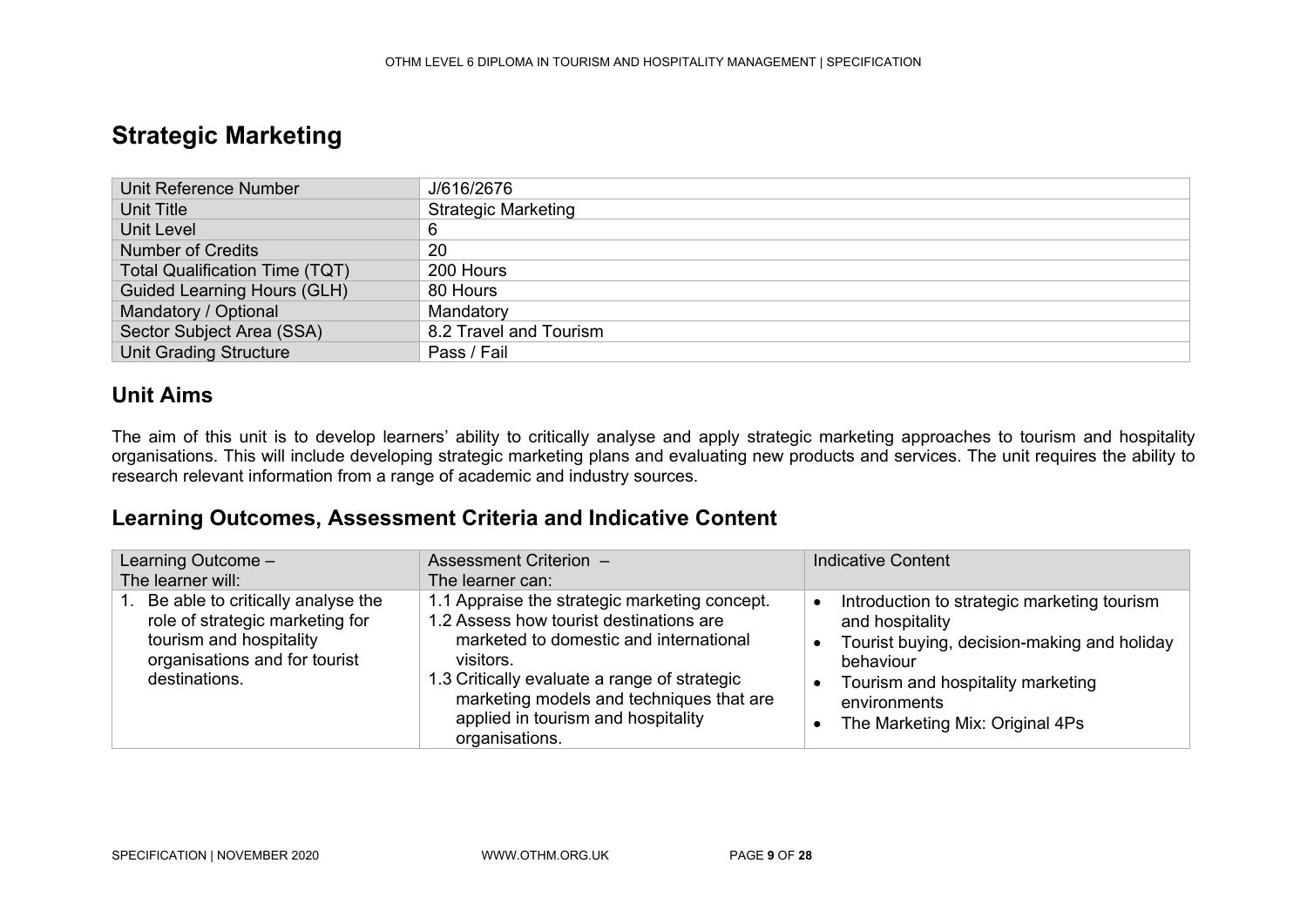| 2. | Be able to develop strategic<br>marketing plans for tourism and<br>hospitality organisations. | 2.1 Analyse the components of the marketing<br>mix.<br>2.2 Adapt models to develop marketing plans for<br>specific tourism and hospitality<br>organisations.<br>2.3 Justify the role of social media in tourism<br>marketing plans.                                                                    | $\bullet$<br>$\bullet$ | Product: Differences between products and<br>services, the importance of brands, product<br>development and product lifestyle.<br>Price: Pricing context, pricing strategies,<br>methods and tactics.<br>Place: Channel management, supply chain<br>management and logistics, channel design<br>width vs depth                                                                                                                                                                                                                                                                                                                                                                                                                                      |
|----|-----------------------------------------------------------------------------------------------|--------------------------------------------------------------------------------------------------------------------------------------------------------------------------------------------------------------------------------------------------------------------------------------------------------|------------------------|-----------------------------------------------------------------------------------------------------------------------------------------------------------------------------------------------------------------------------------------------------------------------------------------------------------------------------------------------------------------------------------------------------------------------------------------------------------------------------------------------------------------------------------------------------------------------------------------------------------------------------------------------------------------------------------------------------------------------------------------------------|
| 3. | Be able to evaluate the markets<br>for new tourism and hospitality<br>products and services.  | 3.1 Critically analyse theories of consumer<br>decision making in the tourism and<br>hospitality industry.<br>3.2 Review contemporary market trends in the<br>tourism and hospitality industry.<br>3.3 Propose new products and services to meet<br>the needs of tourism and hospitality<br>consumers. |                        | Promotion: promotional mix (advertisement,<br>publicity and PR, sales promotion, personal<br>selling, direct marketing and online<br>promotions etc.), Integrated communication<br>mix and promotional tools, message and<br>media choice.<br>The extended 7Ps to include:<br>People: The different roles of 'people' in                                                                                                                                                                                                                                                                                                                                                                                                                            |
|    | 4. Be able to research information<br>from a range of academic and<br>industry sources.       | 4.1 Research academic sources to identify<br>appropriate theories and models of strategic<br>marketing.<br>4.2 Research industry sources to identify<br>contemporary market trends in the tourism<br>and hospitality industry.                                                                         |                        | marketing, including customer interfacing<br>and support personnel. The different skills,<br>attitudes and behaviour of people delivering<br>the product or service to customers.<br>Physical evidence: The tangible aspects of<br>service delivery - visual, aural and olfactory<br>elements.<br>Process: Systems and processes involved in<br>delivering a consistent service.<br>Different types of processes used to<br>expedite the marketing function Services<br>Marketing<br><b>Tourism Destination Image</b><br>Tourism and hospitality market research<br>Tourism and hospitality market segmentation<br>Tourism and hospitality product strategies<br>Tourism and hospitality pricing strategies<br>Tourism and hospitality distribution |

SPECIFICATION | NOVEMBER 2020 WWW.OTHM.ORG.UK PAGE **10** OF **28**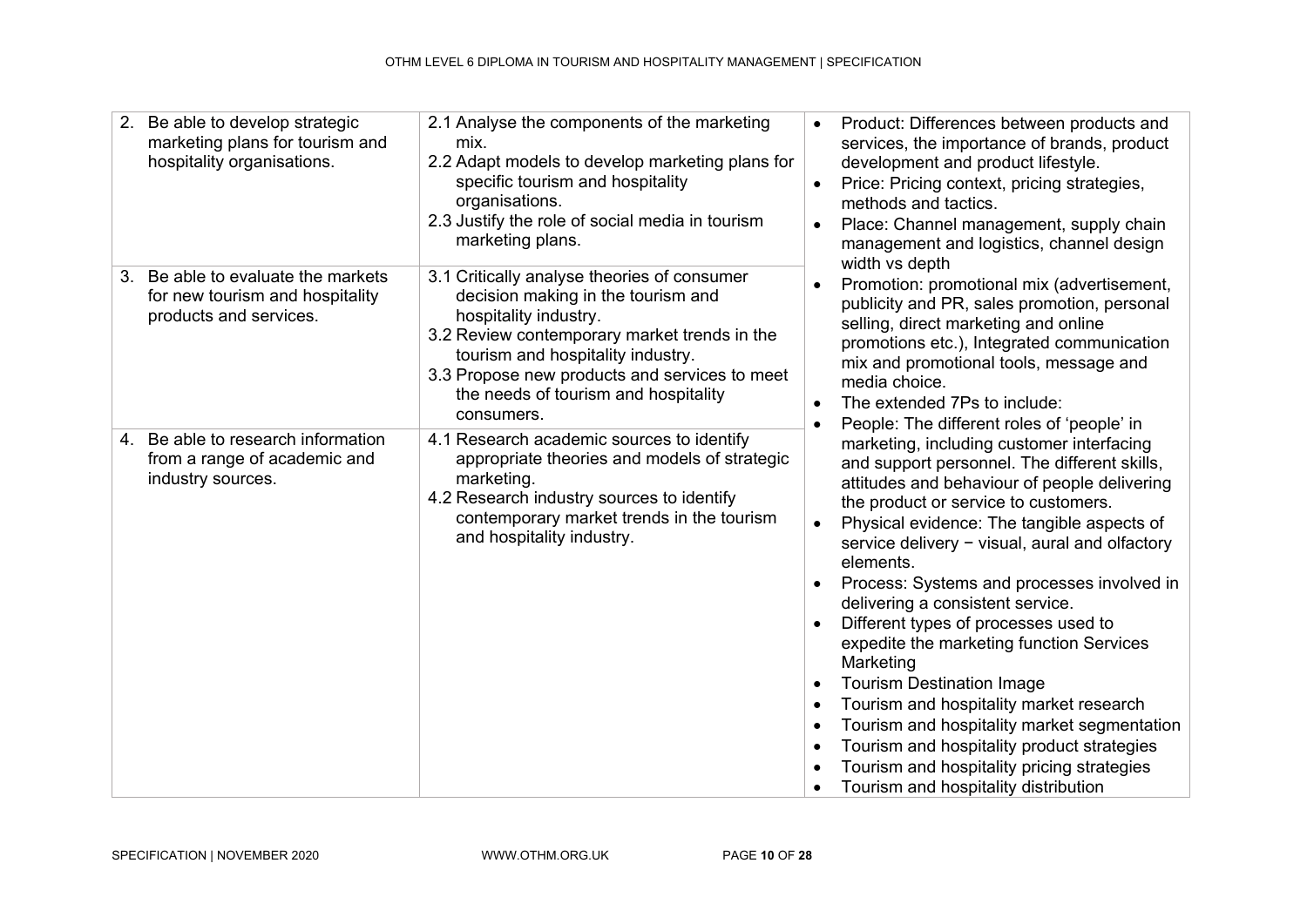To achieve a 'pass' for this unit, learners must provide evidence to demonstrate that they have fulfilled all the learning outcomes and meet the standards specified by all assessment criteria.

| Learning Outcomes to be met | Assessment criteria covered |            | Assessment type   Word count (approx. length) |
|-----------------------------|-----------------------------|------------|-----------------------------------------------|
| All 1 to 4                  | All ACs under LO 1 to 4     | Coursework | $^\shortparallel$ 3500 words                  |

### **Indicative Reading list**

#### **Core text:**

Middleton, V. and Fyall, A. (2009) *Marketing in Travel and Tourism*. Oxford: Butterworth-Heinemann

#### **Additional Reading:**

Bowie, D. and Buttle, F. (2011) *Hospitality Marketing: Principles and Practice*. Abingdon: Routledge

Holloway, C. (2004) *Marketing for Tourism*. London: FT Prentice Hall

Hudson, S. (2008) *Tourism and Hospitality Marketing: A Global Perspective*. London: Sage

Kotler, P., Bowen, J. and Makens, J. (2013) *Marketing for Tourism and Hospitality*. London: Pearson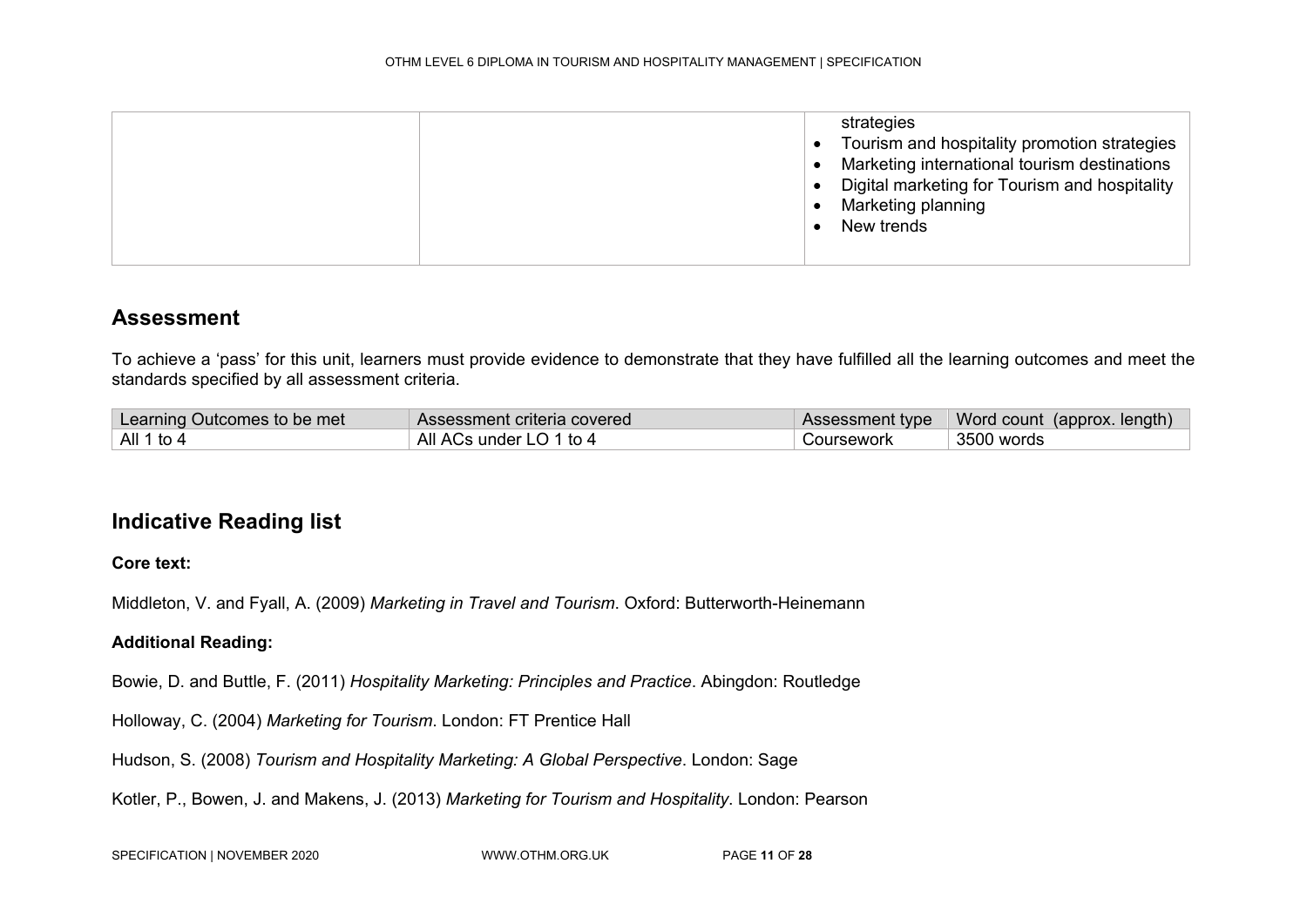- Annals of Tourism Research
- Current Issues in Tourism
- International Journal of Culture, Tourism and Hospitality Research
- International Journal of Tourism Research
- Journal of Sustainable Tourism
- Tourism Management
- Journal of Travel and Tourism Marketing
- Tourism Economics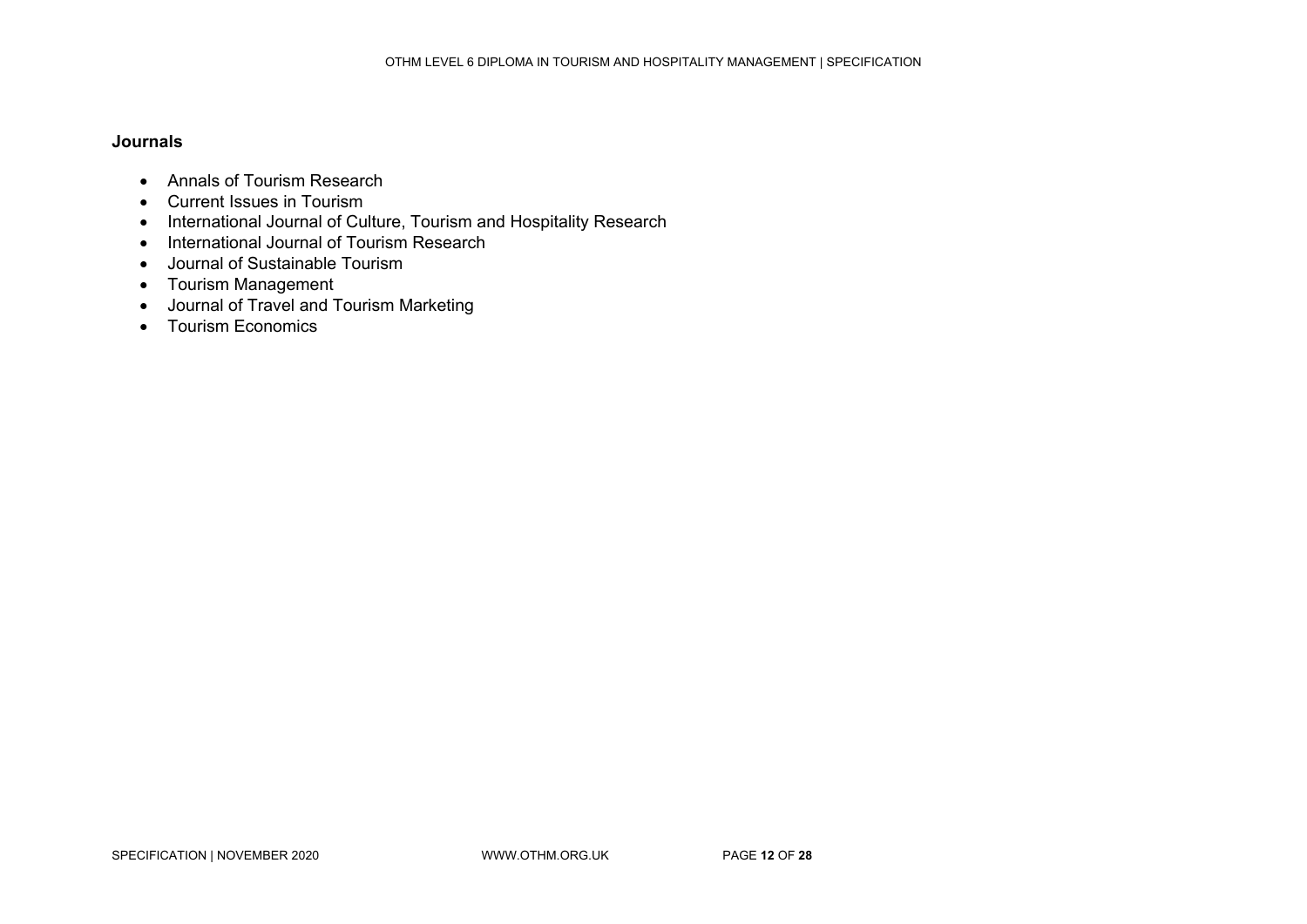### **Tourism Policy and Planning**

| Unit Reference Number                 | D/616/2683                         |
|---------------------------------------|------------------------------------|
| Unit Title                            | <b>Tourism Policy and Planning</b> |
| <b>Unit Level</b>                     | 6                                  |
| <b>Number of Credits</b>              | 20                                 |
| <b>Total Qualification Time (TQT)</b> | 200 Hours                          |
| <b>Guided Learning Hours (GLH)</b>    | 80 Hours                           |
| Mandatory / Optional                  | Mandatory                          |
| Sector Subject Area (SSA)             | 8.2 Travel and Tourism             |
| <b>Unit Grading Structure</b>         | Pass / Fail                        |

#### **Unit Aims**

<span id="page-12-0"></span>The aim of this unit is to develop learners' understanding of the principles of tourism policy and planning. Learners will analyse theories and concepts from the fields of public policy, tourism management and planning and will create tourism plans that acknowledge the roles of multiple stakeholders and possible courses of action in a destination.

| Learning Outcome -<br>The learner will:                                  | Assessment Criterion -<br>The learner can:                                                                                                                                                                                | <b>Indicative Content</b>                                                                                                                                                                                                                |
|--------------------------------------------------------------------------|---------------------------------------------------------------------------------------------------------------------------------------------------------------------------------------------------------------------------|------------------------------------------------------------------------------------------------------------------------------------------------------------------------------------------------------------------------------------------|
| Understand the concepts and<br>theories of public policy for<br>tourism. | 1.1 Evaluate the different approaches to tourism<br>policy that can be taken.<br>1.2 Summarise the historical development of<br>tourism policy.<br>1.3 Analyse the multi-scalar nature of<br>contemporary tourism policy. | Introduction to public policy for tourism<br>$\bullet$<br>The policy-making process<br>Stakeholders in tourism policy-making<br>$\bullet$<br>Approaches to tourism policy<br>Tourism policy instruments<br>Tourism policy implementation |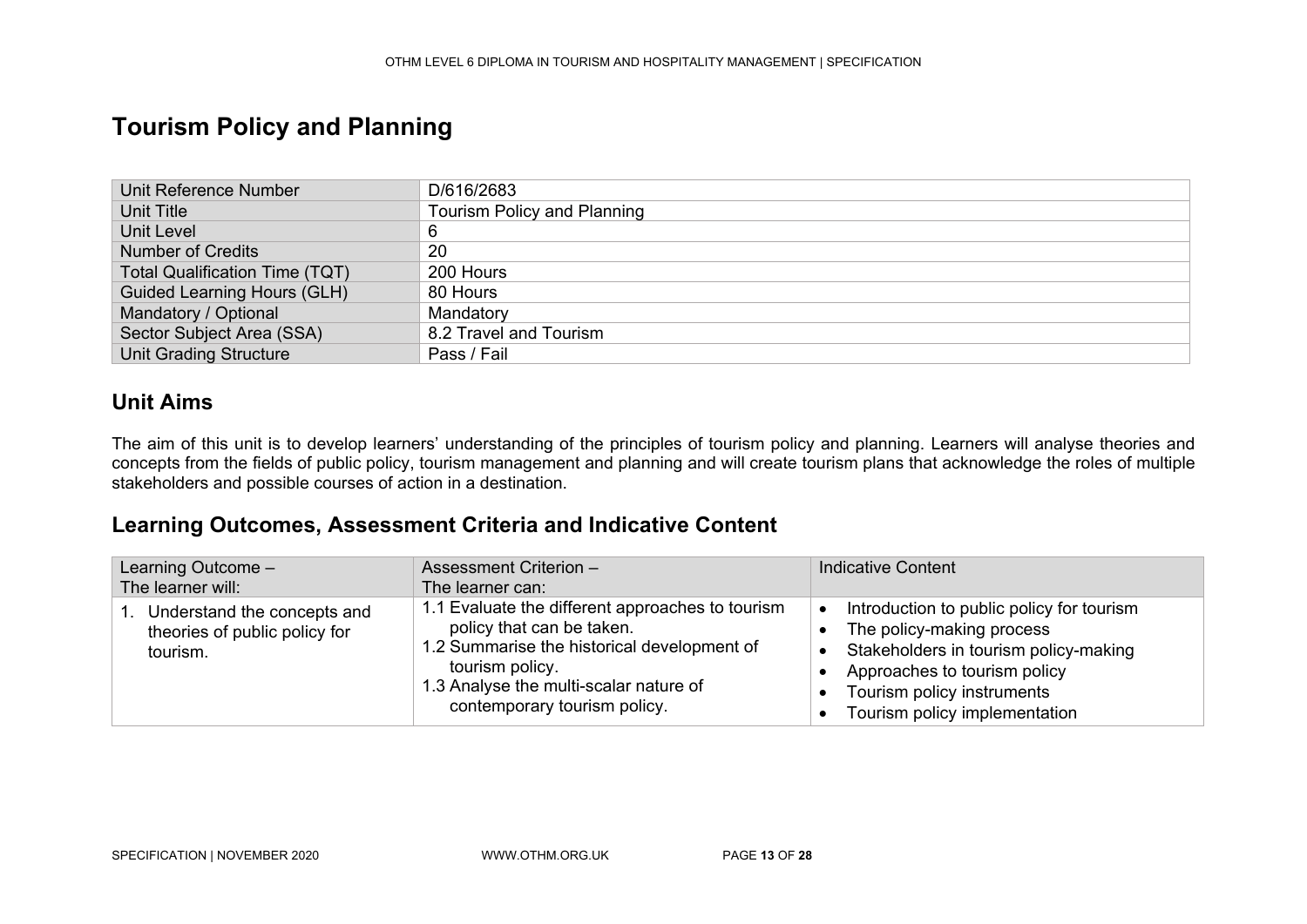| 2. | Understand the implementation of<br>tourism policy.                                              | 2.1 Describe a range of tourism policy<br>instruments.<br>2.2 Analyse the issues involved in implementing<br>tourism policies.<br>2.3 Evaluate the implementation of tourism<br>policies. | Tourism policy implementation and evaluation<br>Tourism policy and sustainable development<br>The relationship between tourism and other<br>areas of public policy<br>Influences on tourism planning<br>Developing destination management plans |
|----|--------------------------------------------------------------------------------------------------|-------------------------------------------------------------------------------------------------------------------------------------------------------------------------------------------|-------------------------------------------------------------------------------------------------------------------------------------------------------------------------------------------------------------------------------------------------|
| 3. | Understand the theories and<br>concepts of tourism planning.                                     | 3.1 Evaluate the different approaches to tourism<br>planning.<br>3.2 Assess how the external environment<br>influences tourism planning.<br>3.3 Evaluate the execution of a tourism plan. |                                                                                                                                                                                                                                                 |
|    | 4. Be able to create tourism plans<br>that can applied to international<br>tourism destinations. | 4.1 Adapt models of tourism planning to a specific<br>tourist destination.<br>4.2 Create a tourism plan document.                                                                         |                                                                                                                                                                                                                                                 |

To achieve a 'pass' for this unit, learners must provide evidence to demonstrate that they have fulfilled all the learning outcomes and meet the standards specified by all assessment criteria.

| Learning Outcomes to be met | Assessment criteria covered |            | Assessment type   Word count (approx. length) |
|-----------------------------|-----------------------------|------------|-----------------------------------------------|
| All 1 to 4                  | All ACs under LO 1 to 4     | Coursework | 3500 words                                    |

### **Indicative Reading list**

#### **Core Text:**

Dredge, D. and Jenkins, J. (2007) *Tourism Planning and Policy.* Milton Qld: Wiley

#### **Additional Reading:**

Burns, P. and Novelli, M (2006) *Tourism and Politics: Global Frameworks and Local Realities*. Oxford: Elsevier

Edgell, D. and Swanson, J. (2013) *Tourism Policy and Planning: Yesterday, Today and Tomorrow.* Abingdon: Routledge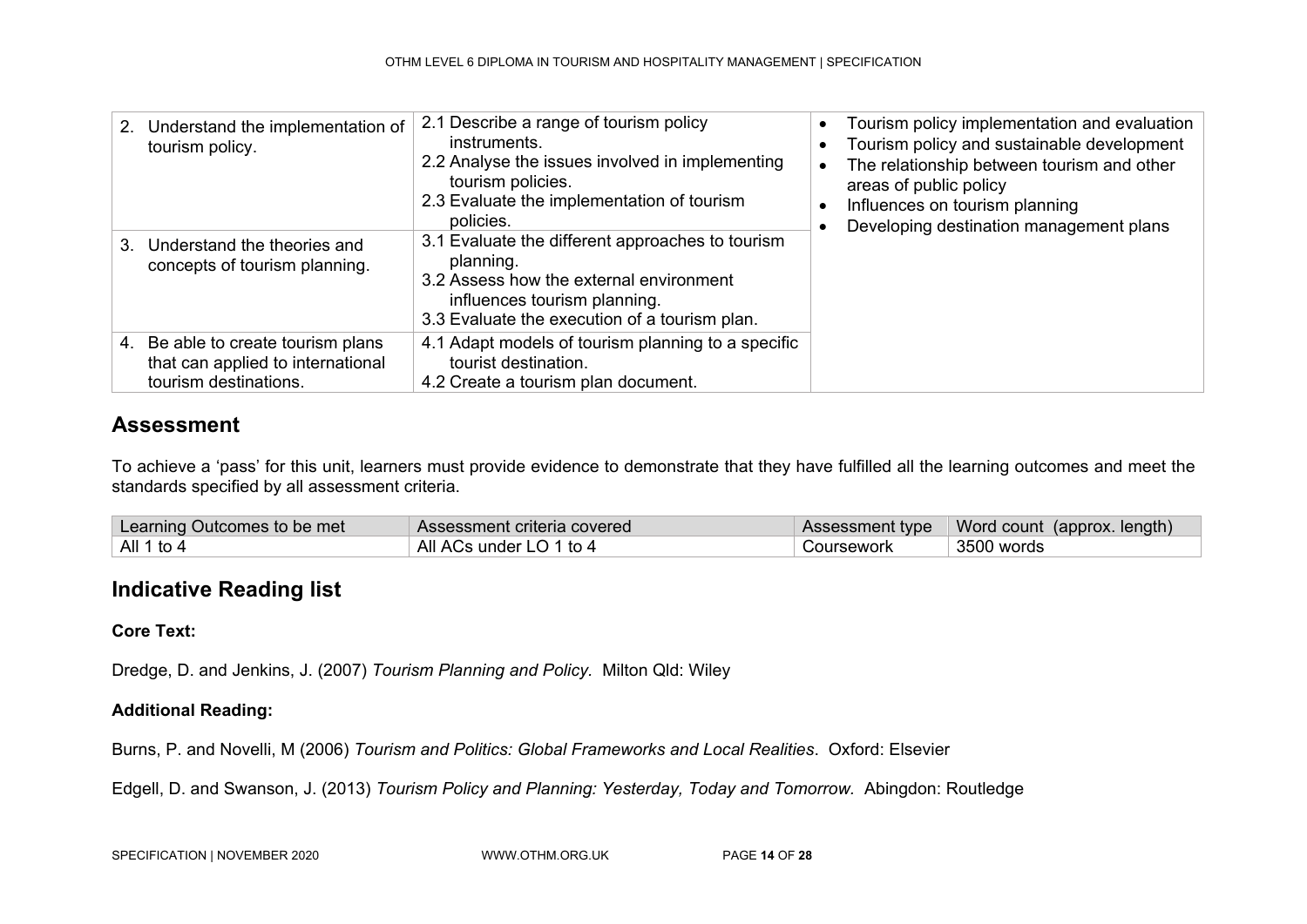Hall, C.M. (2008) *Tourism Planning: Policies, Processes and Relationships. 2nd Edition.* Harlow: Prentice Hall

Kennell, J. and Chaperon, S. (2015) *Tourism and Public Policy*. Abingdon: Routledge

- [Annals of Tourism Research](http://web.ebscohost.com/ehost/detail?vid=4&hid=109&sid=8bd2decf-7fc9-48ac-bd9e-99b81bf0dc9d%40sessionmgr113&bdata=JnNpdGU9ZWhvc3QtbGl2ZQ%3d%3d#db=hjh&jid=J8T)
- [Current Issues in Tourism](http://web.ebscohost.com/ehost/detail?vid=1&hid=109&sid=c14b0108-ea7f-4841-a1c5-f0b8c46f388e%40sessionmgr112&bdata=JnNpdGU9ZWhvc3QtbGl2ZQ%3d%3d#db=hjh&jid=N92)
- [International Journal of Event Management Research](http://www.ijemr.org/)
- Journal of Policy Research [in Tourism, Leisure and Events](http://www.tandfonline.com/toc/rprt20/current)
- [Managing Leisure: an international journal](http://www.tandfonline.com/toc/rmle20/current)
- [Tourism Management](http://www.sciencedirect.com/science/journal/02615177)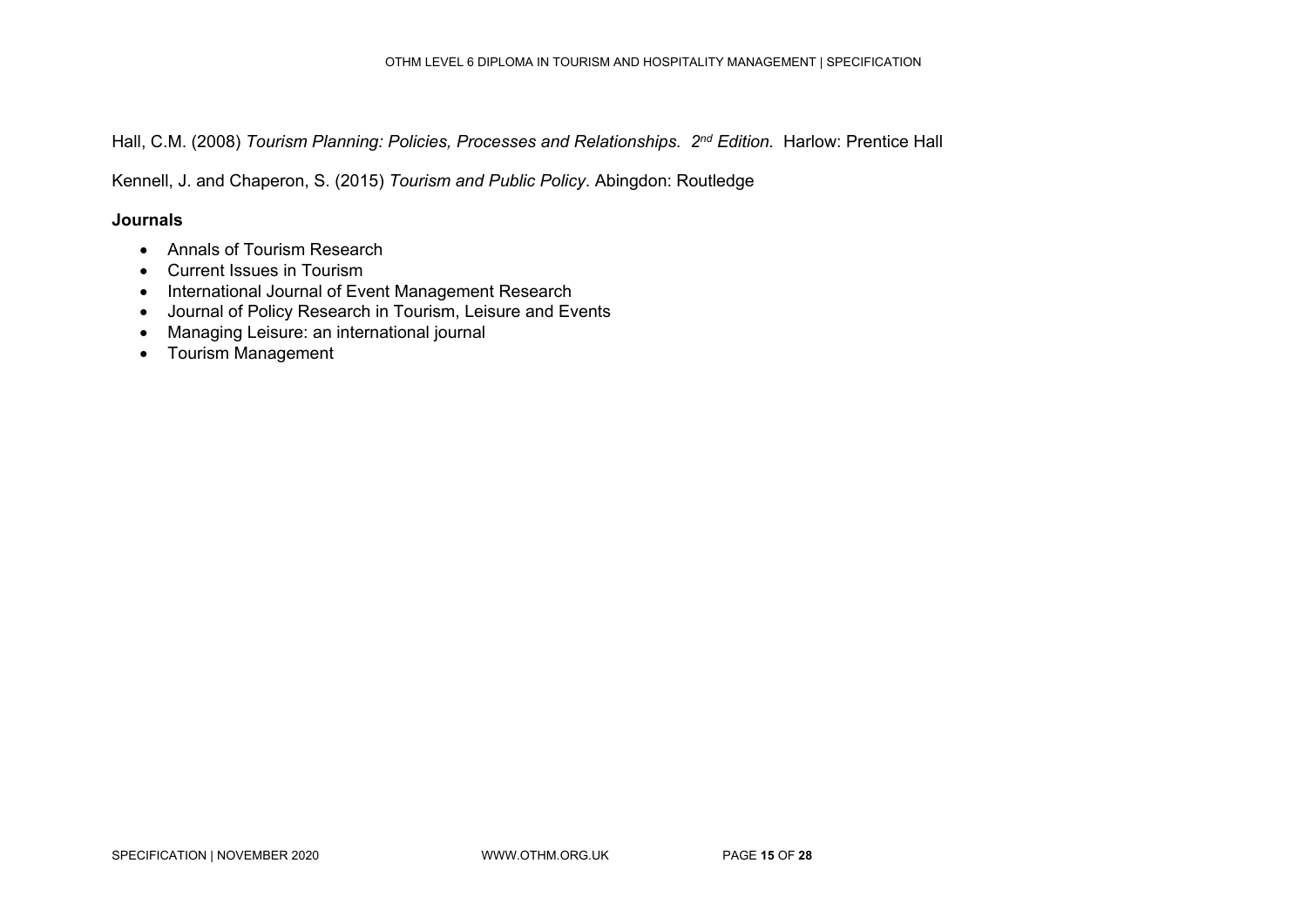### **Organisational Behaviour and Performance**

| Unit Reference Number                 | L/616/2677                               |
|---------------------------------------|------------------------------------------|
| <b>Unit Title</b>                     | Organisational Behaviour and Performance |
| Unit Level                            |                                          |
| Number of Credits                     | 20                                       |
| <b>Total Qualification Time (TQT)</b> | 200 Hours                                |
| <b>Guided Learning Hours (GLH)</b>    | 80 Hours                                 |
| Mandatory / Optional                  | Mandatory                                |
| Sector Subject Area (SSA)             | 8.2 Travel and Tourism                   |
| <b>Unit Grading Structure</b>         | Pass / Fail                              |

### **Unit Aims**

The aim of this unit is to develop learners' understanding of behaviour, performance, leadership and management dynamics in tourism and hospitality organisations.

<span id="page-15-0"></span>

| Learning Outcome -                                                                                                                     | <b>Assessment Criterion -</b>                                                                                                                                                                                                                                                                                | <b>Indicative Content</b>                                                                                                                                                                                                                                                |  |
|----------------------------------------------------------------------------------------------------------------------------------------|--------------------------------------------------------------------------------------------------------------------------------------------------------------------------------------------------------------------------------------------------------------------------------------------------------------|--------------------------------------------------------------------------------------------------------------------------------------------------------------------------------------------------------------------------------------------------------------------------|--|
| The learner will:                                                                                                                      | The learner can:                                                                                                                                                                                                                                                                                             |                                                                                                                                                                                                                                                                          |  |
| 1. Be able to analyse the<br>fundamental structure and<br>objectives of an organisation in<br>the tourism and hospitality<br>industry. | 1.1 Analyse the management structure of a<br>tourism or hospitality organisation using<br>models of organisational behaviour.<br>1.2 Analyse the objectives of a tourism or<br>hospitality organisation.<br>1.3 Evaluate how well the structure of an<br>organisation helps it to achieve its<br>objectives. | The structure of the Tourism and Hospitality<br>$\bullet$<br>industry<br>Industry approaches to management in tourism<br>and hospitality<br>Human Resources Management<br><b>Recruitment and Selection</b><br>Managerial work in the tourism and hospitality<br>industry |  |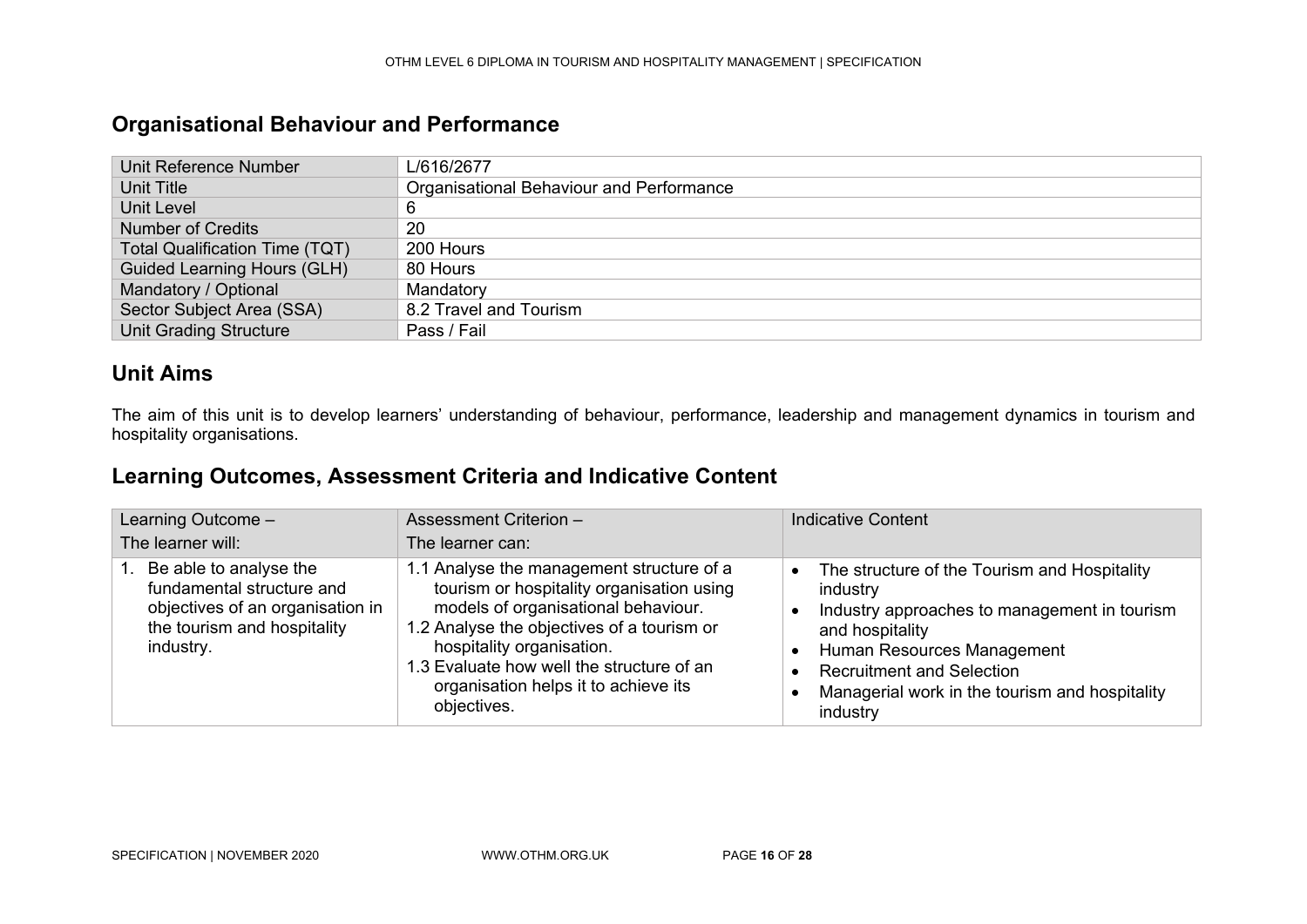| 2. | Understand the operational<br>context of a tourism or<br>hospitality organisation and<br>how it is affected by its external<br>environment. | 2.1 Appraise different types of tourism and<br>hospitality organisations in an operational<br>context.<br>2.2 Analyse the impacts of the external<br>operating environment on tourism and<br>hospitality organisations.                                                                                                                                                                                        | $\bullet$<br>$\bullet$<br>$\bullet$              | Leadership in the tourism and hospitality industry<br>Leadership styles<br>Organisational structure<br>Organisational behaviour models - ie<br>Autocratic<br>Custodial |
|----|---------------------------------------------------------------------------------------------------------------------------------------------|----------------------------------------------------------------------------------------------------------------------------------------------------------------------------------------------------------------------------------------------------------------------------------------------------------------------------------------------------------------------------------------------------------------|--------------------------------------------------|------------------------------------------------------------------------------------------------------------------------------------------------------------------------|
| 3. | Understand the performance of<br>an organisation in relation to its<br>external environment and<br>internal structures.                     | 3.1 Critically analyse the performance of a<br>tourism or hospitality organisation using<br>company and market data.<br>3.2 Recommend and justify how a tourism or<br>hospitality organisation can modify its<br>structure or objectives to increase its<br>profitability.                                                                                                                                     | $\bullet$<br>$\bullet$<br>$\bullet$<br>$\bullet$ | Supportive<br>Collegial<br>System<br>$\circ$<br>Motivation<br>Job satisfaction<br>Employee performance<br>Group behaviour and performance                              |
| 4. | Understand the functions of<br>leadership and management in<br>a tourism or hospitality<br>organisation.                                    | 4.1 Critically analyse the role of leadership<br>within tourism and hospitality organisations.<br>4.2 Apply theories from organisational behaviour<br>to critically appraise the leadership and<br>management of tourism or hospitality<br>organisations.<br>4.3 Justify the role of Human Resources<br>Management in developing leadership and<br>management within tourism and hospitality<br>organisations. | $\bullet$                                        | Conflict management                                                                                                                                                    |

To achieve a 'pass' for this unit, learners must provide evidence to demonstrate that they have fulfilled all the learning outcomes and meet the standards specified by all assessment criteria.

| Learning Outcomes to be met | Assessment criteria covered |            | Assessment type   Word count (approx. length) |
|-----------------------------|-----------------------------|------------|-----------------------------------------------|
| All 1 to 4                  | All ACs under LO 1 to 4     | Coursework | 3500 words                                    |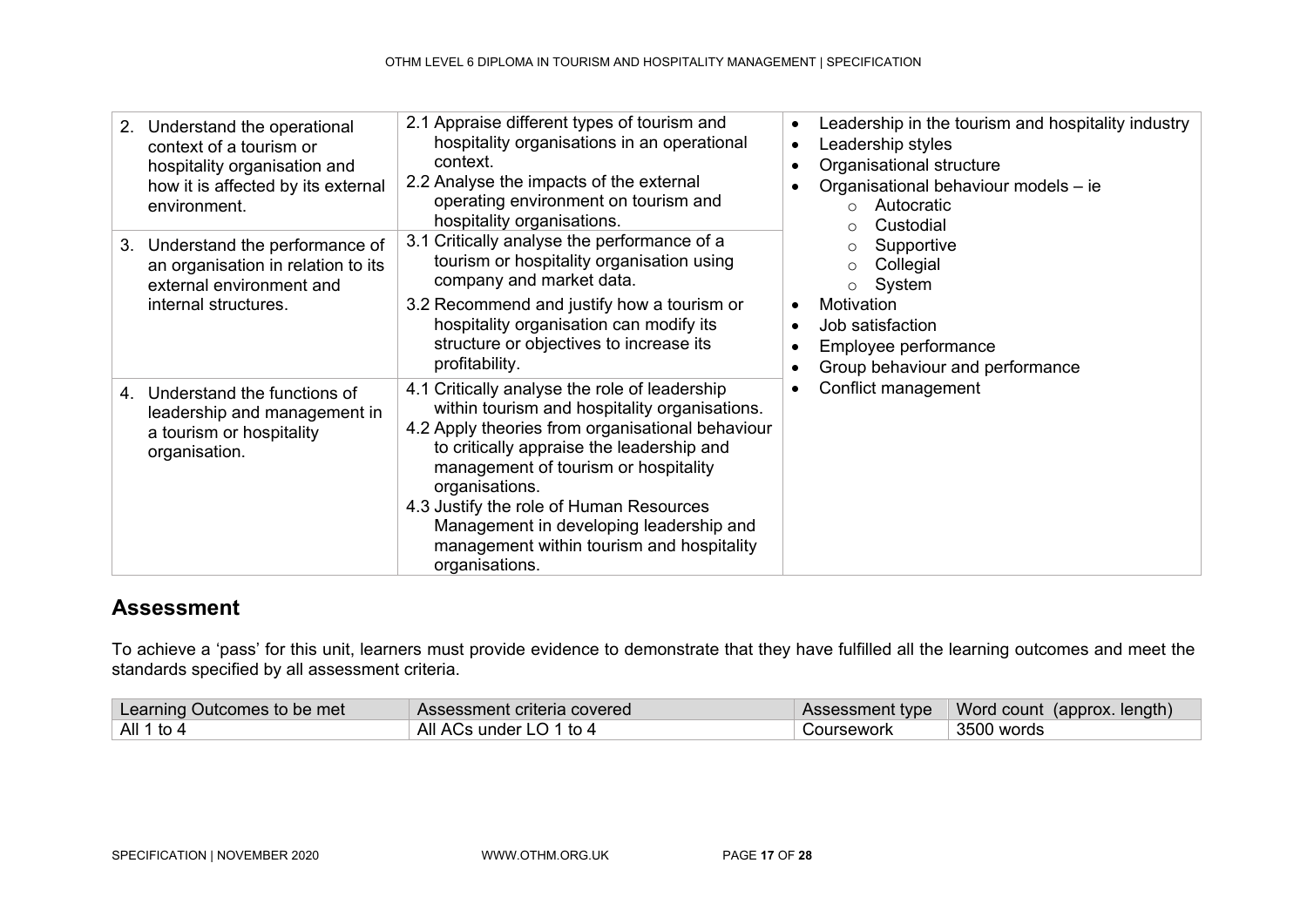#### **Indicative Reading list**

**Core Text:** 

Boella, M. and Turner, S. (2013) *Human Resources in the Hospitality Industry: A guide to best practice*. Abingdon: Routledge

#### **Additional reading:**

Beech, J. and Chadwick, S. (2005) *The Business of Tourism Management*. London: FT Prentice Hall

Nickson, D. (2012) *Human Resource Management for the Hospitality and Tourism Industries*. Abingdon: Routledge

Mullins, L. and Dossor, P. (2013) *Hospitality Management and Organisational Behviour.* 5<sup>th</sup> Edition. Harlow: Prentice Hall.

- Annals of Tourism Research
- Current Issues in Tourism
- Tourism Management
- Tourism and Hospitality Management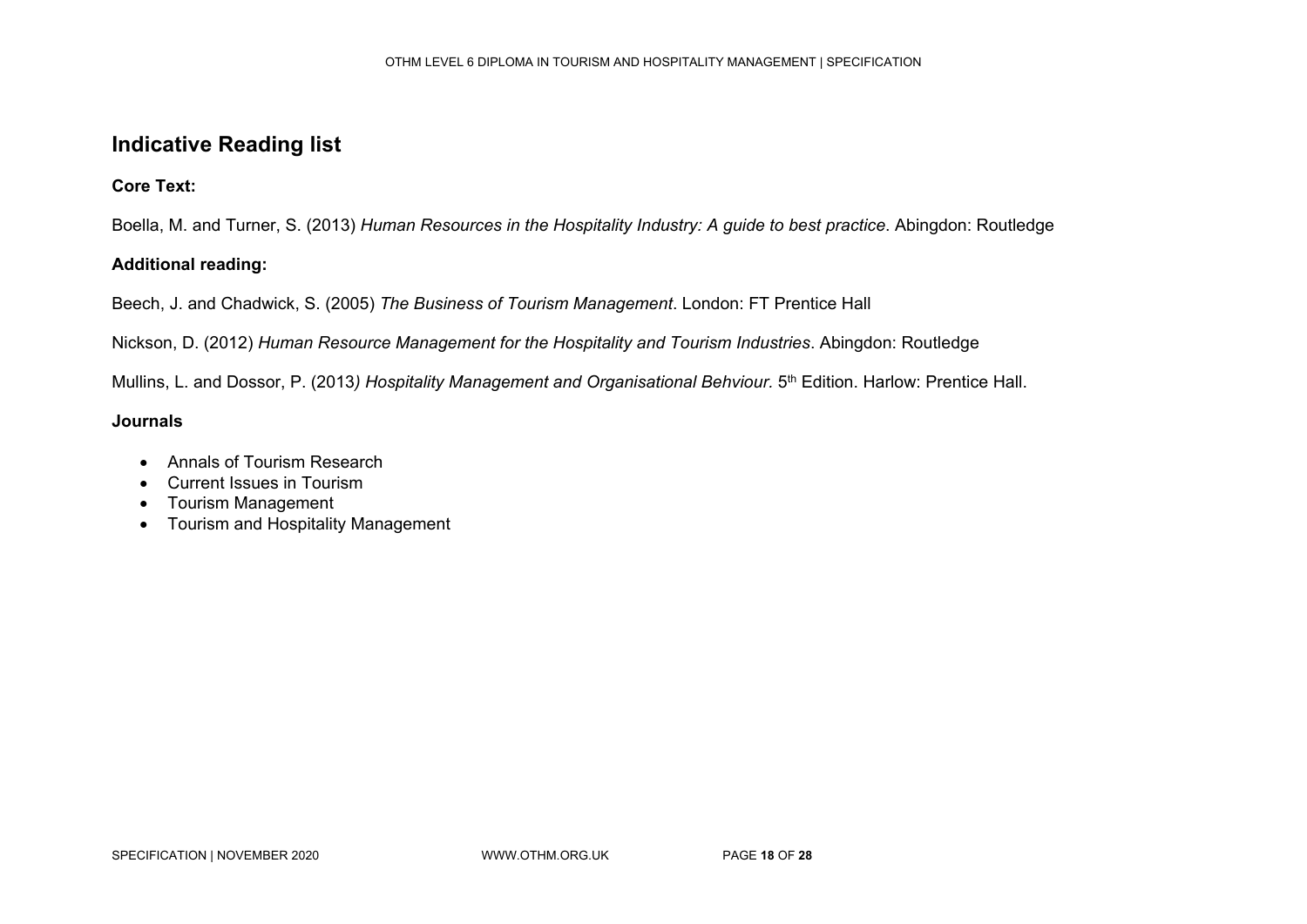#### **Technology in the Tourism and Hospitality Industry**

| Unit Reference Number                 | L/616/2680                                         |
|---------------------------------------|----------------------------------------------------|
| Unit Title                            | Technology in the Tourism and Hospitality Industry |
| Unit Level                            | 6                                                  |
| <b>Number of Credits</b>              | 20                                                 |
| <b>Total Qualification Time (TQT)</b> | 200 Hours                                          |
| <b>Guided Learning Hours (GLH)</b>    | 80 Hours                                           |
| Mandatory / Optional                  | Mandatory                                          |
| Sector Subject Area (SSA)             | 8.2 Travel and Tourism                             |
| <b>Unit Grading Structure</b>         | Pass / Fail                                        |

#### **Unit Aims**

The aim of this unit is to provide learners with a critical appreciation of the role of technology within the tourism and hospitality industry. This will include an evaluation of the impacts of new and emerging technology on organisational operations as well as the impacts of the internet and social media on consumer behaviour and tourism and hospitality marketing.

<span id="page-18-0"></span>

| Learning Outcome -<br>The learner will:                                                                             | Assessment Criterion -<br>The learner can:                                                                                                                                                                                                                               | <b>Indicative Content</b>                                                                                                                                  |
|---------------------------------------------------------------------------------------------------------------------|--------------------------------------------------------------------------------------------------------------------------------------------------------------------------------------------------------------------------------------------------------------------------|------------------------------------------------------------------------------------------------------------------------------------------------------------|
| Understand the impact of<br>technology on the development<br>and growth of the tourism and<br>hospitality industry. | 1.1 Evaluate the impacts of technological change<br>on the historical development of the tourism<br>and hospitality industry.<br>1.2 Evaluate the impacts of contemporary<br>technological developments on the future<br>growth of the tourism and hospitality industry. | The history of technology in the tourism and<br>hospitality industry<br>ICT in tourism and hospitality<br>Technology and the consumer<br>Mobile Technology |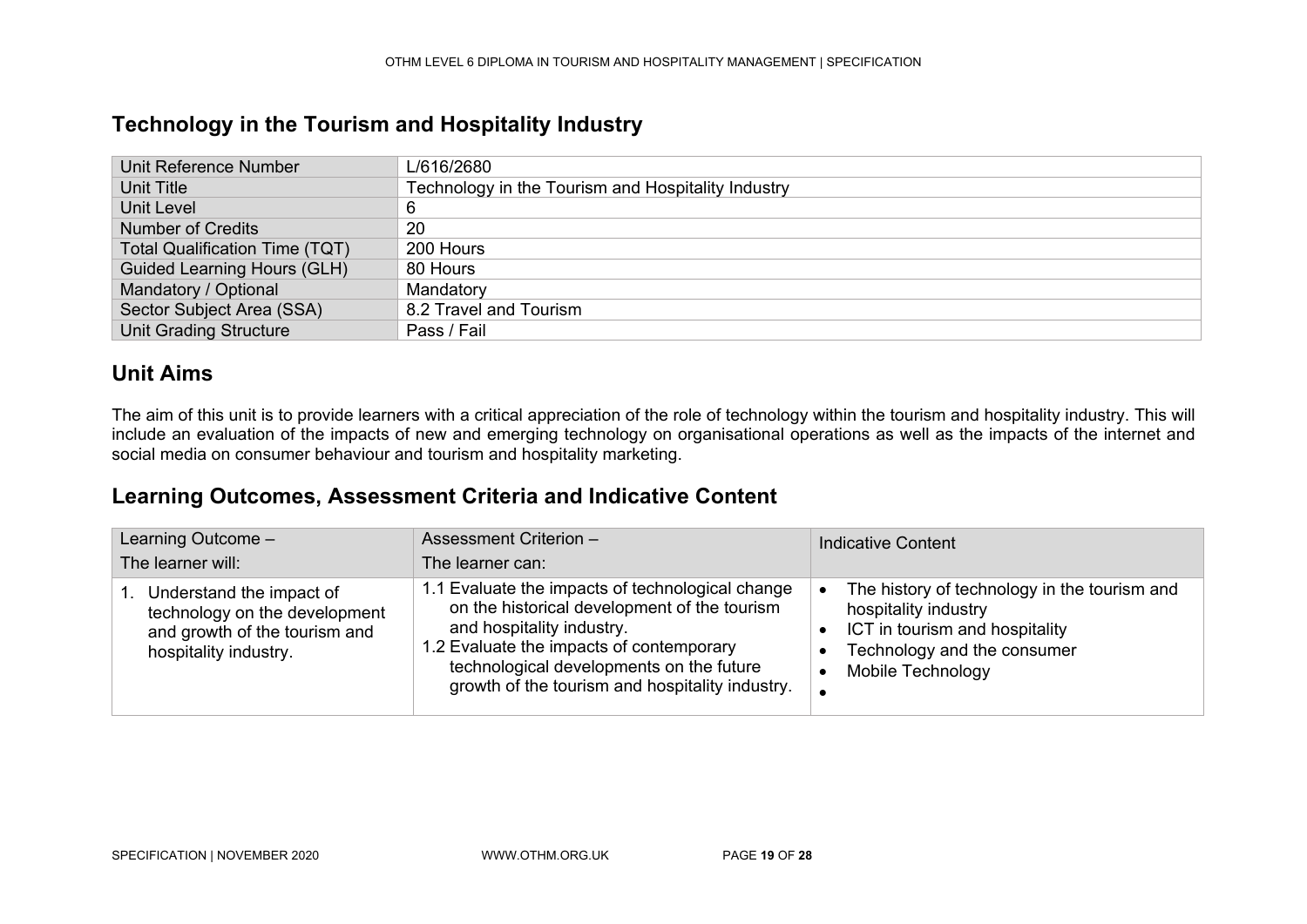| Understand the use of<br>2 <sub>1</sub><br>management information systems<br>across a range of tourism and<br>hospitality organisations. | 2.1 Critically evaluate the effectiveness of<br>management information systems in tourism<br>and hospitality organisations.<br>2.2 Appraise the role and impacts of global<br>distributions systems in the development of<br>the contemporary tourism and hospitality<br>industry.<br>2.3 Analyse how Online Travel Agencies (OTAs)<br>and meta-search engines are affecting the<br>development of the tourism and hospitality<br>industry. | and wireless systems<br>Online Travel Agencies (OTAs)<br>$\bullet$<br>Meta search engines<br>Online distribution<br><b>Online marketing Destination Management</b><br>Systems<br>Tourists and technology - from GDS (Global<br>Distribution Systems) to Virtual visitor guides<br>Relations between technology and<br>competitive advantage<br>Social media in the tourism and hospitality |
|------------------------------------------------------------------------------------------------------------------------------------------|---------------------------------------------------------------------------------------------------------------------------------------------------------------------------------------------------------------------------------------------------------------------------------------------------------------------------------------------------------------------------------------------------------------------------------------------|--------------------------------------------------------------------------------------------------------------------------------------------------------------------------------------------------------------------------------------------------------------------------------------------------------------------------------------------------------------------------------------------|
| 3. Understand the impacts of the<br>internet and social media on<br>tourism and hospitality marketing.                                   | 3.1 Justify the use of the internet for international<br>tourism marketing.<br>3.2 Evaluate the impact of social media on<br>destination marketing.<br>3.3 Analyse the relationship between Online<br>Travel Agencies (OTAs) and other tourism<br>and hospitality organisations.                                                                                                                                                            | industry<br>Social networking in the tourism and<br>hospitality industry<br>Working with customer reviews and feedback<br>Security and technology<br>Data protection and new technologies                                                                                                                                                                                                  |
| Understand the legal implications<br>4.<br>of technological change in the<br>tourism and hospitality industry.                           | 4.1 Explain the importance of security in the<br>implementation of technology for the tourism<br>and hospitality industry.<br>4.2 Explain the importance of data protection to<br>the implementation of technology in the<br>tourism and hospitality industry.                                                                                                                                                                              |                                                                                                                                                                                                                                                                                                                                                                                            |

To achieve a 'pass' for this unit, learners must provide evidence to demonstrate that they have fulfilled all the learning outcomes and meet the standards specified by all assessment criteria.

| Learning Outcomes to be met | Assessment criteria covered |            | Assessment type   Word count (approx. length) |
|-----------------------------|-----------------------------|------------|-----------------------------------------------|
| All 1 to 4                  | All ACs under LO 1 to 4     | Coursework | 3500 words                                    |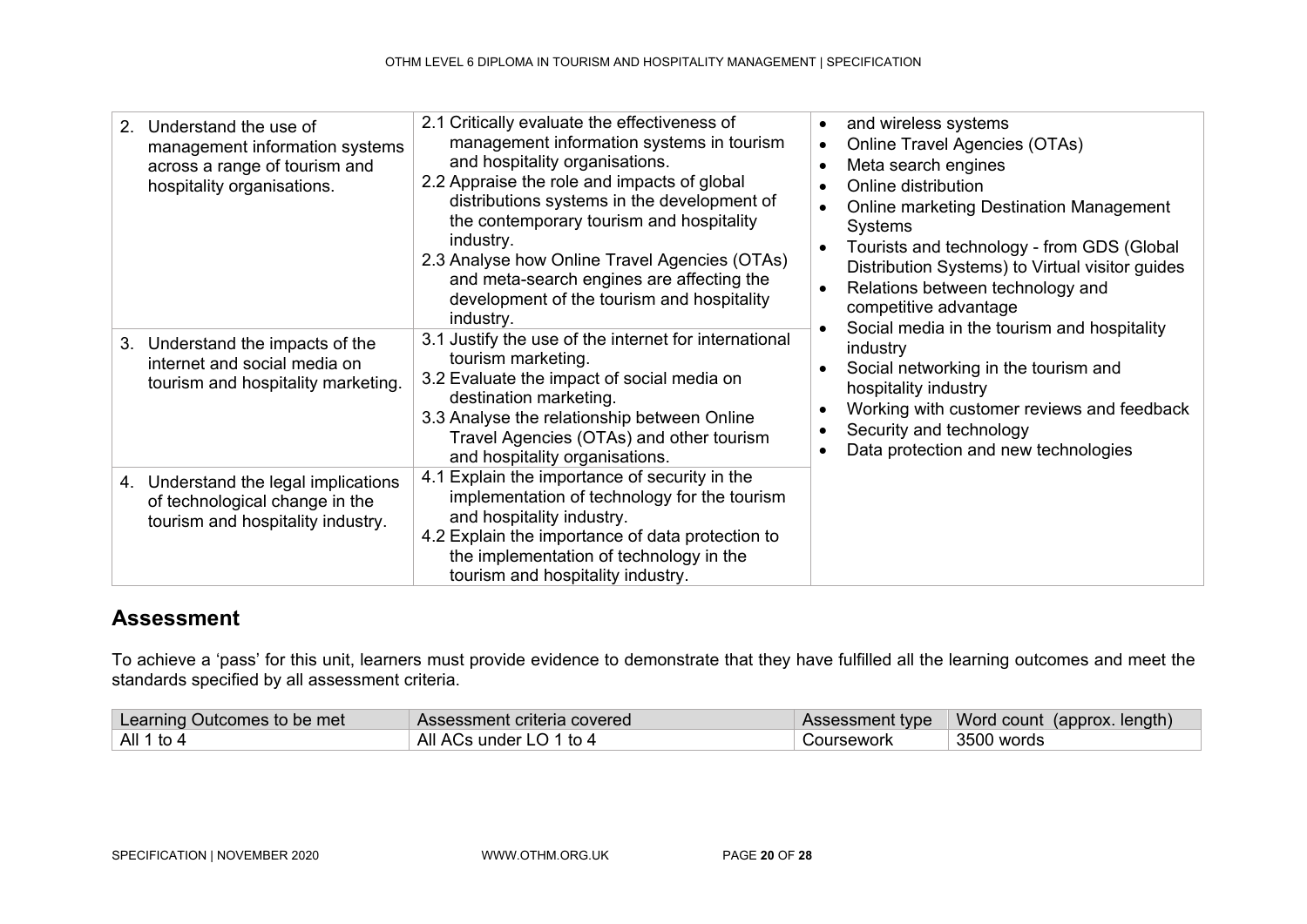#### **Indicative Reading list**

**Core Text:** 

Nyheim, P. and Connolloy, D. (2011) T*echnology Strategies for the Hospitality Industry.* London: Prentice Hall

#### **Additional reading:**

Buhalis, D. (2002) *E-Tourism: Information Strategies for Strategic Tourism Management*. London: FT Prentice Hall

Egger, R. and Buhalis, D. (2008) *E-Tourism Case Studies*. Oxford: Butterworth-Heinemann

European Travel Comission (2013) *Handbook on E-marketing for Tourism Destinations*. Brussels: WTO

Lytras, M., Ordóñez de Pablos, P., Damiani, E. and Diaz, L. (2011) *Digital Culture and E-Tourism: Technologies, Applications and Management Approache*s. London: Information Science Resources

- Current Issues in Tourism
- Tourism Management
- Tourism and Hospitality Management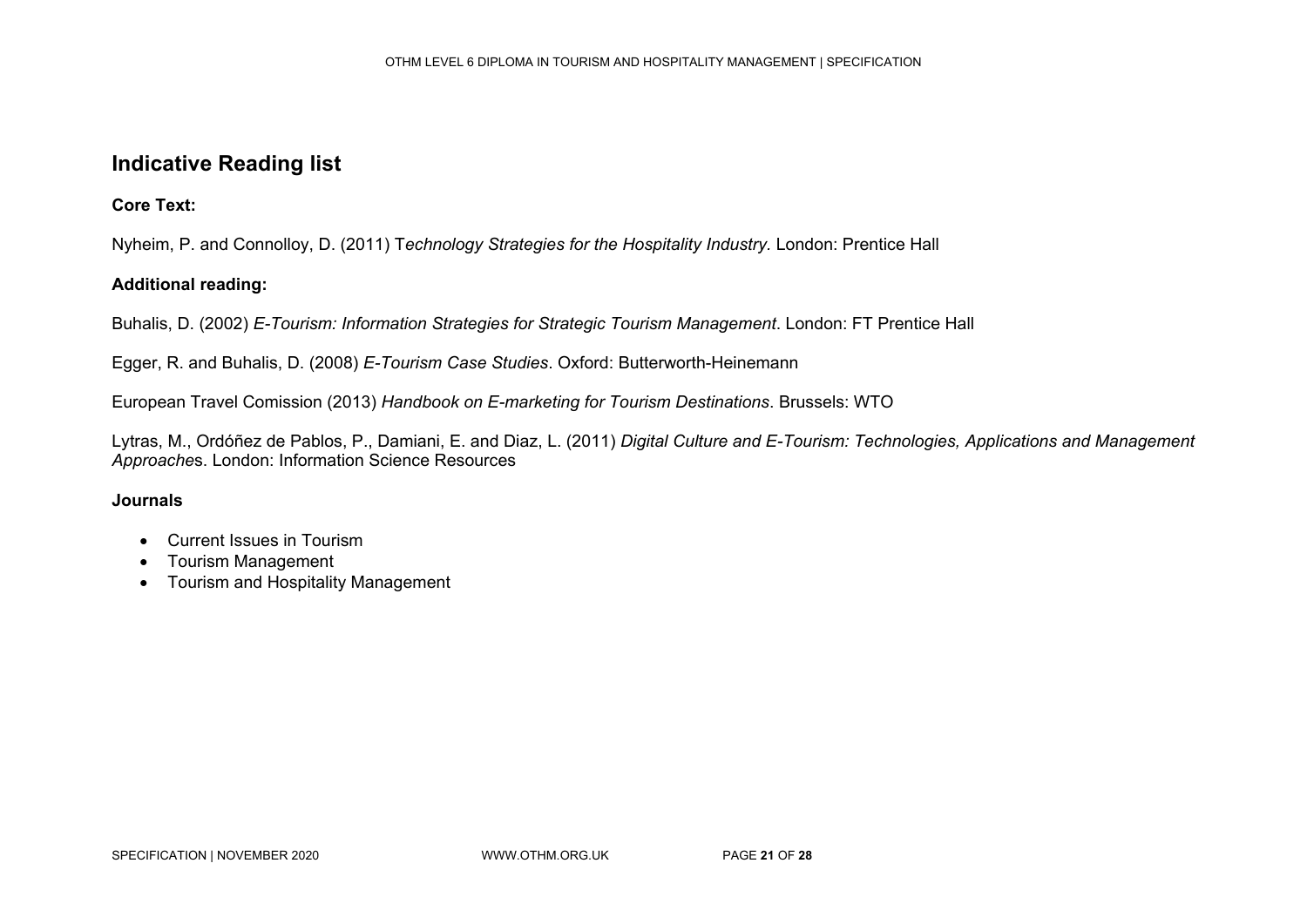#### **Tourism and International Development**

| Unit Reference Number                 | R/616/2681                            |
|---------------------------------------|---------------------------------------|
| Unit Title                            | Tourism and International Development |
| Unit Level                            | 6                                     |
| <b>Number of Credits</b>              | 20                                    |
| <b>Total Qualification Time (TQT)</b> | 200 Hours                             |
| <b>Guided Learning Hours (GLH)</b>    | 80 Hours                              |
| Mandatory / Optional                  | Mandatory                             |
| Sector Subject Area (SSA)             | 8.2 Travel and Tourism                |
| <b>Unit Grading Structure</b>         | Pass / Fail                           |

#### **Unit Aims**

The aim of this unit is to develop learners' understanding of the relationship between tourism and international development. Learners will evaluate theories of international development and apply these in a tourism context. Learners will apply development indicators and make judgements about the extent to which tourism supports sustainable development.

<span id="page-21-0"></span>

| Learning Outcome -                                                                     | Assessment Criterion -                                                                                                                                                                                                      | <b>Indicative Content</b>                                                                                                                                           |  |
|----------------------------------------------------------------------------------------|-----------------------------------------------------------------------------------------------------------------------------------------------------------------------------------------------------------------------------|---------------------------------------------------------------------------------------------------------------------------------------------------------------------|--|
| The learner will:                                                                      | The learner can:                                                                                                                                                                                                            |                                                                                                                                                                     |  |
| 1. Be able to evaluate theories of<br>international development.                       | 1.1 Appraise theoretical approaches to<br>understanding international development.<br>1.2 Differentiate the status of developing countries<br>using theories of international development.                                  | Defining development<br>Measuring development and development<br>indicators<br>Modernisation theory and development                                                 |  |
| 2. Understand the role of<br>institutions in the international<br>development context. | 2.1 Describe the global international development<br>context.<br>2.2 Describe development institutions at the local,<br>national and international level.<br>2.3 Explain the roles of NGOs in international<br>development. | Dependency theory and development<br>Neoliberalism and development<br>Alternative development pardigms<br>The role of international organisations in<br>development |  |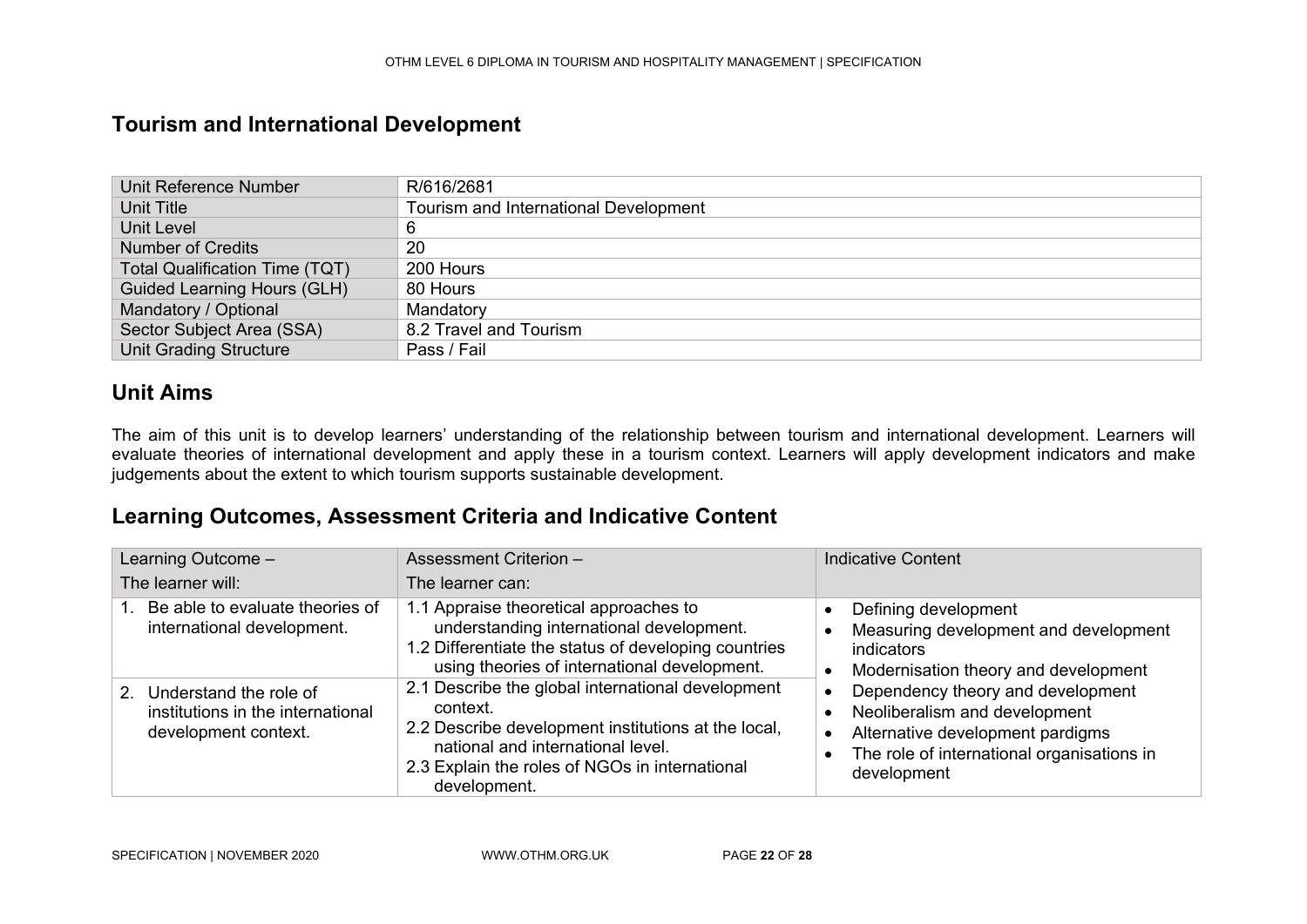| Be able to apply measurements<br>3.<br>of development to countries<br>using tourism for development.          | 3.1 Explain a range of measures of development.<br>3.2 Make judgements about the development status<br>of countries using tourism by applying<br>development indicators.                                                                          | The role of and relationship between tourism<br>and sustainable development<br>The role and influence of NGOs involved in<br>tourism for development                                                                                                                                         |
|---------------------------------------------------------------------------------------------------------------|---------------------------------------------------------------------------------------------------------------------------------------------------------------------------------------------------------------------------------------------------|----------------------------------------------------------------------------------------------------------------------------------------------------------------------------------------------------------------------------------------------------------------------------------------------|
| Be able to analyse the<br>4.<br>relationship between<br>international tourism and<br>sustainable development. | 4.1 Explain the impacts of tourism in emerging<br>destinations.<br>4.2 Analyse the relationship between international<br>tourism and sustainable development.<br>4.3 Evaluate how tourism can be used to meet<br>international development goals. | Social, economic and political indicators<br>The relationship between tourism and other<br>development arenas<br>Issues in developing tourism in the emerging<br>economies<br>Tourism policy and development in the<br>European Union<br>Tourism NGOs and development<br>Responsible tourism |

To achieve a 'pass' for this unit, learners must provide evidence to demonstrate that they have fulfilled all the learning outcomes and meet the standards specified by all assessment criteria.

| Learning Outcomes to be met | Assessment criteria covered |            | Assessment type   Word count (approx. length) |
|-----------------------------|-----------------------------|------------|-----------------------------------------------|
| All 1 to 4                  | All ACs under LO 1 to 4     | Coursework | $\overline{\phantom{1}}$ 3500 words           |

### **Indicative Reading list**

#### **Core Text:**

Sharpley, R. and Telfer, D. (2014) *Tourism and Development: Concepts and Issues*. London, CABI

#### **Additional reading:**

Burns, P. and Novelli, M. (2008) *Tourism Development: Growths, Myths and Inequalities.* London: CABI

Kennell, J. and Chaperon, S. (2015) *Tourism and Public Policy.* Abingdon: Routledge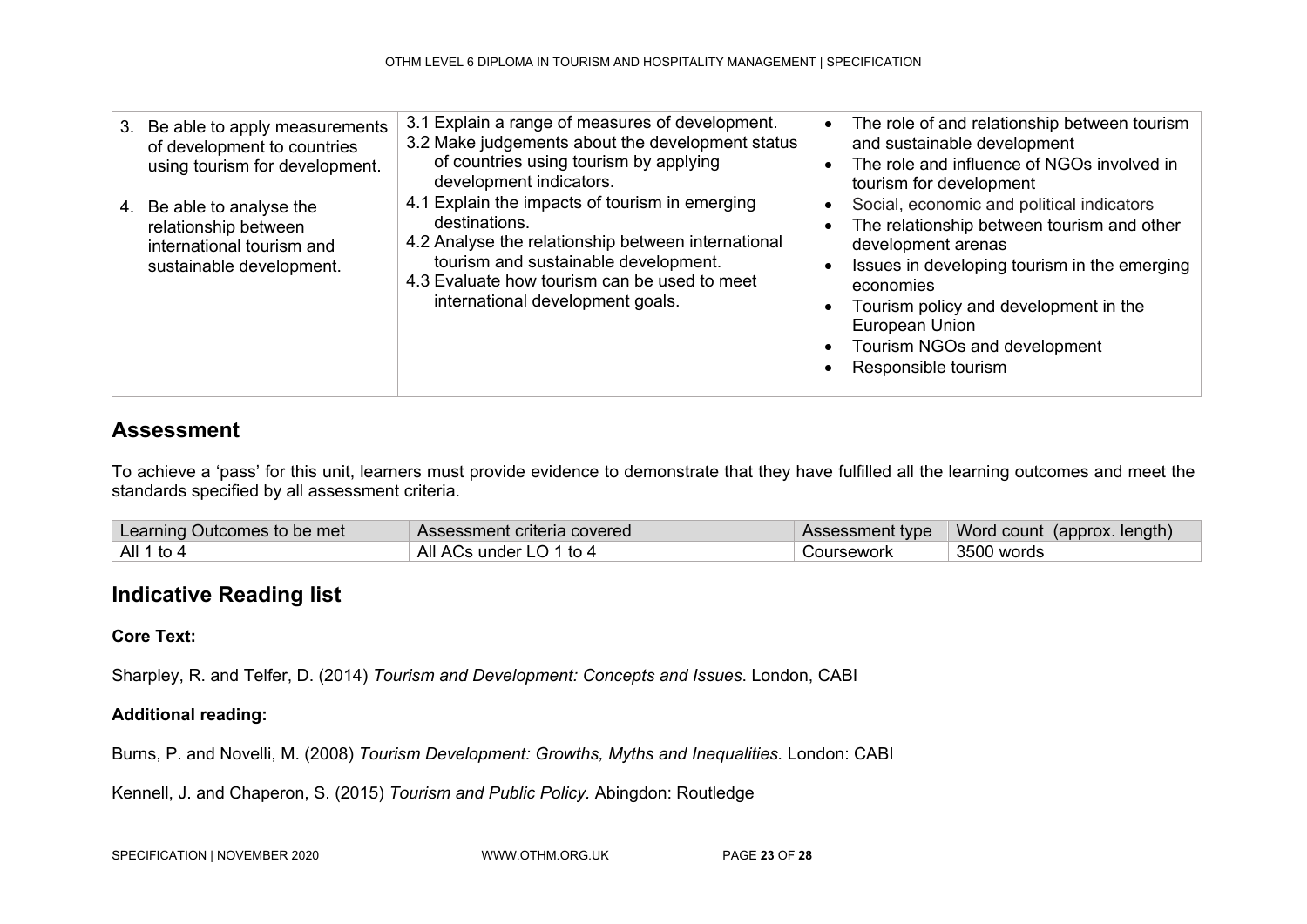Mowforth, M. and Munt, I. (2008) *Tourism and Sustainability: Development, Globalisation and New Tourism in the Third World. 3<sup>rd</sup> Edition.* Abingdon: Routledge

Scheyvens, R. (2002) *Tourism for Development: Empowering Communities.* London: Prentice Hall

- Current Issues in Tourism
- International Journal of Culture, Tourism and Hospitality Research
- International Journal of Tourism Research
- Journal of Travel Research
- Journal of Sustainable Tourism
- Managing Leisure: an international journal
- Tourism Analysis
- World Development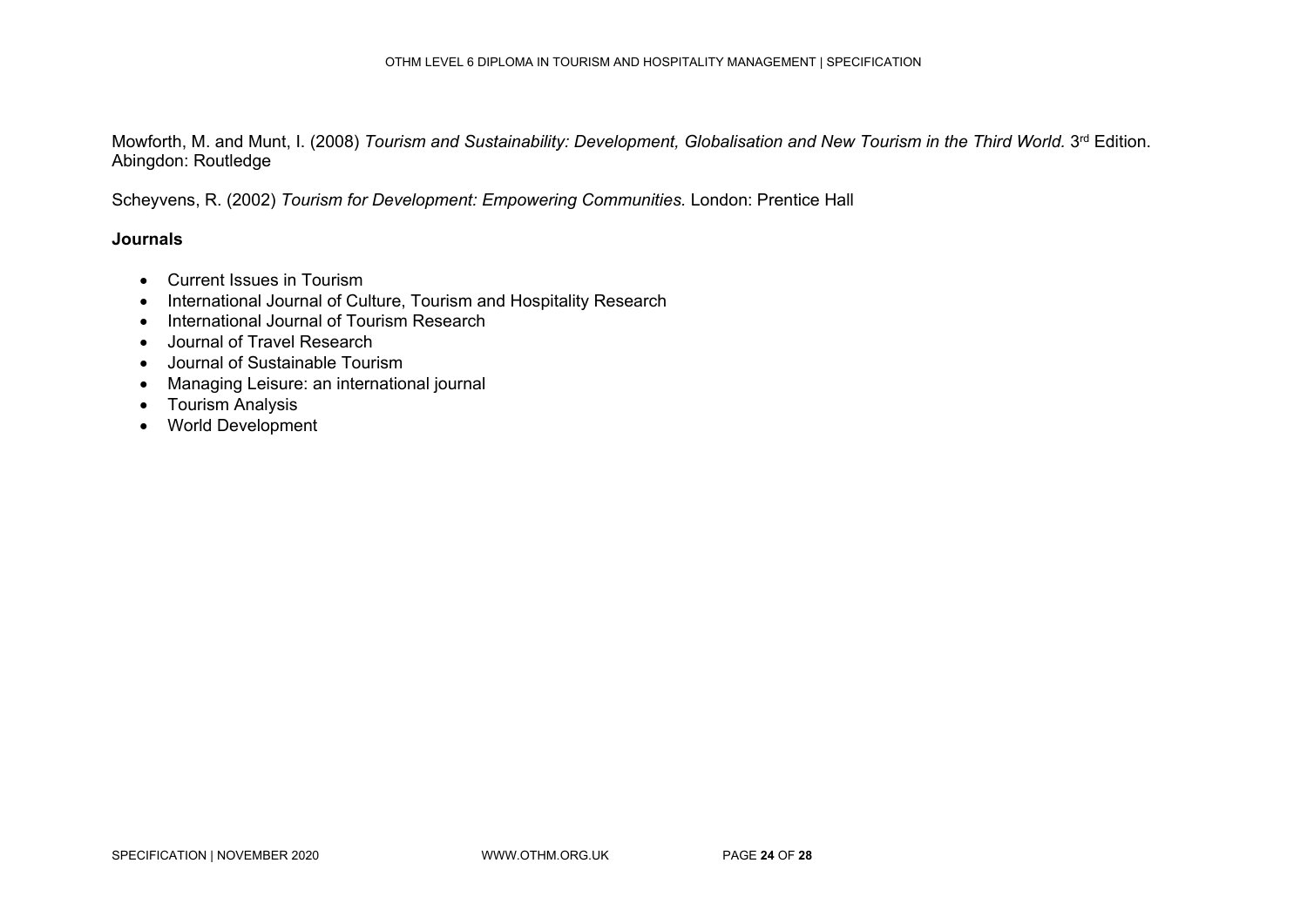#### **Researching Tourism and Hospitality Management**

| Unit Reference Number                 | Y/616/2682                                     |
|---------------------------------------|------------------------------------------------|
| Unit Title                            | Researching Tourism and Hospitality Management |
| Unit Level                            | 6                                              |
| <b>Number of Credits</b>              | 20                                             |
| <b>Total Qualification Time (TQT)</b> | 200 Hours                                      |
| <b>Guided Learning Hours (GLH)</b>    | 80 Hours                                       |
| Mandatory / Optional                  | Mandatory                                      |
| Sector Subject Area (SSA)             | 8.2 Travel and Tourism                         |
| <b>Unit Grading Structure</b>         | Pass / Fail                                    |

#### **Unit Aims**

The aim of this unit is to develop learners' skills in designing and carrying out research projects to inform the management of tourism and hospitality organisations. Learners will evaluate approaches to the collection and analysis of data relating to management problems and make judgements about future action based on this data.

<span id="page-24-0"></span>

| Learning Outcome -                                                                                         | Assessment Criterion -                                                                                                                                                                                                        | <b>Indicative Content</b>                                                                                                                                                                              |  |
|------------------------------------------------------------------------------------------------------------|-------------------------------------------------------------------------------------------------------------------------------------------------------------------------------------------------------------------------------|--------------------------------------------------------------------------------------------------------------------------------------------------------------------------------------------------------|--|
| The learner will:                                                                                          | The learner can:                                                                                                                                                                                                              |                                                                                                                                                                                                        |  |
| Understand challenges to<br>researching management<br>problems in the tourism and<br>hospitality industry. | 1.1 Evaluate opportunities for research in tourism<br>and hospitality organisations.<br>1.2 Assess appropriate methodological<br>approaches to researching management<br>problems in the tourism and hospitality<br>industry. | Approaches to research (quantiative /<br>qualitative, inductive / dedeuctive)<br>Research idea generation<br>Literature reviews<br>Quantitative methods<br>Techniques for the analysis of quantitative |  |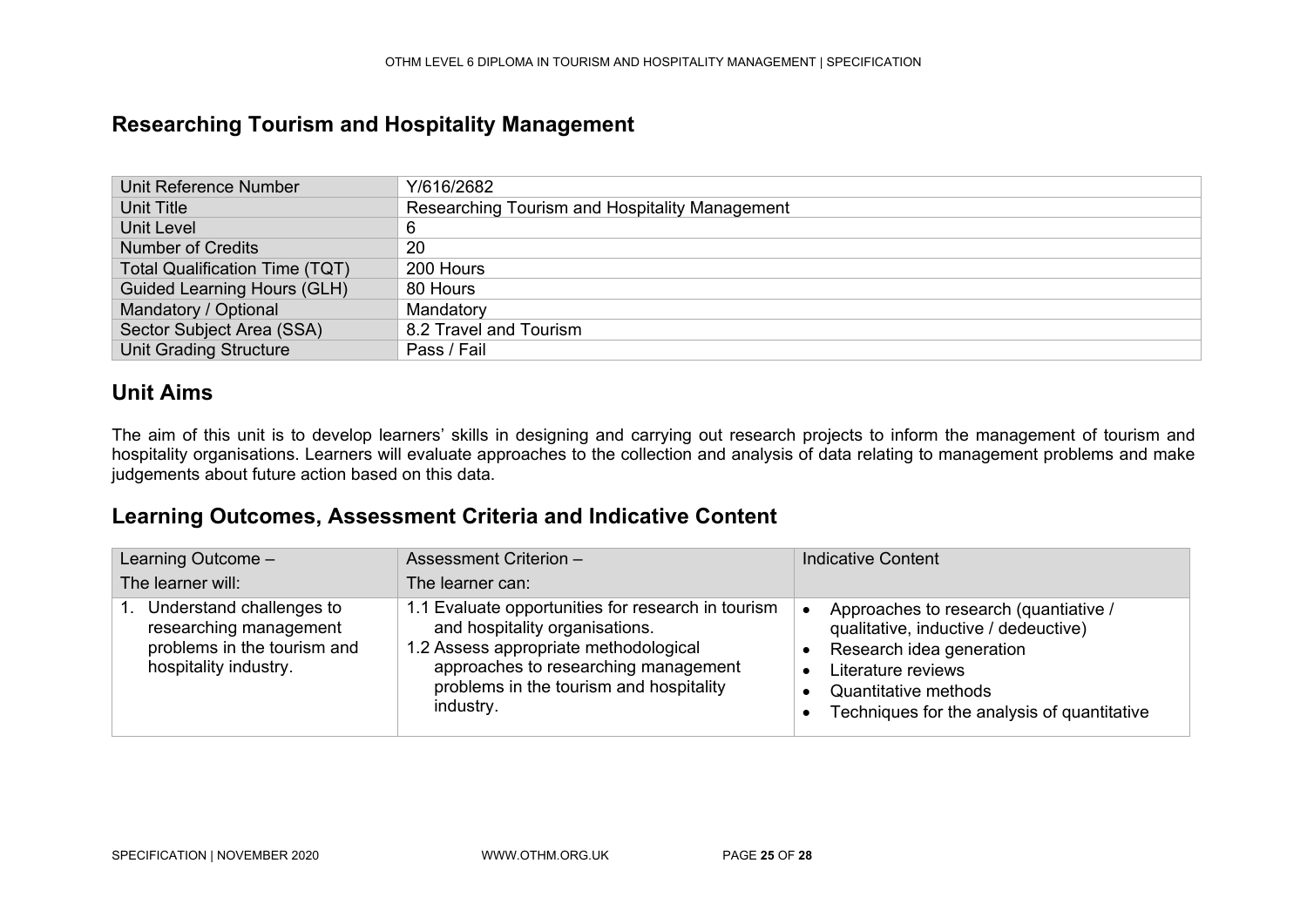|    | 2. Be able to design data<br>collection processes for<br>researching management<br>problems in the tourism and<br>hospitality industry. | 2.1 Justify philosophical approaches to research<br>in a management context.<br>2.2 Design an appropriate research strategy for<br>collecting data on a tourism or hospitality<br>management research problem.<br>2.3 Collect data relating to a tourism or hospitality<br>management research problem. | $\bullet$<br>$\bullet$ | data<br>Qualitative methods<br>Coding and classifying qualitative data<br>Sampling strategies<br>Access to data<br><b>Research ethics</b><br>Writing up a research project |
|----|-----------------------------------------------------------------------------------------------------------------------------------------|---------------------------------------------------------------------------------------------------------------------------------------------------------------------------------------------------------------------------------------------------------------------------------------------------------|------------------------|----------------------------------------------------------------------------------------------------------------------------------------------------------------------------|
| 3. | Be able to interpret data<br>collected for research<br>purposes.                                                                        | 3.1 Analyse data collected for research using an<br>appropriate methodology.<br>3.2 Present qualitative or quantitative data for an<br>academic audience.<br>3.3 Draw conclusions from data collected for<br>research purposes.                                                                         |                        |                                                                                                                                                                            |
|    | 4. Be able to present complex<br>data in ways that are useful for<br>tourism and hospitality<br>management.                             | 4.1 Communicate the findings of research in ways<br>that are relevant to an academic audience.<br>4.2 Communicate the findings of research in ways<br>that are relevant to a business audience.                                                                                                         |                        |                                                                                                                                                                            |

To achieve a 'pass' for this unit, learners must provide evidence to demonstrate that they have fulfilled all the learning outcomes and meet the standards specified by all assessment criteria.

| Learning Outcomes to be met | Assessment criteria covered |            | Assessment type   Word count (approx. length) |
|-----------------------------|-----------------------------|------------|-----------------------------------------------|
| All 1 to 4                  | All ACs under LO 1 to 4     | Coursework | 3500 words                                    |

### **Indicative Reading list**

**Core Text:**

Veal, A. (2011) *Research Methods for Leisure and Tourism.* London: FT Prentice Hall

**Additional reading:**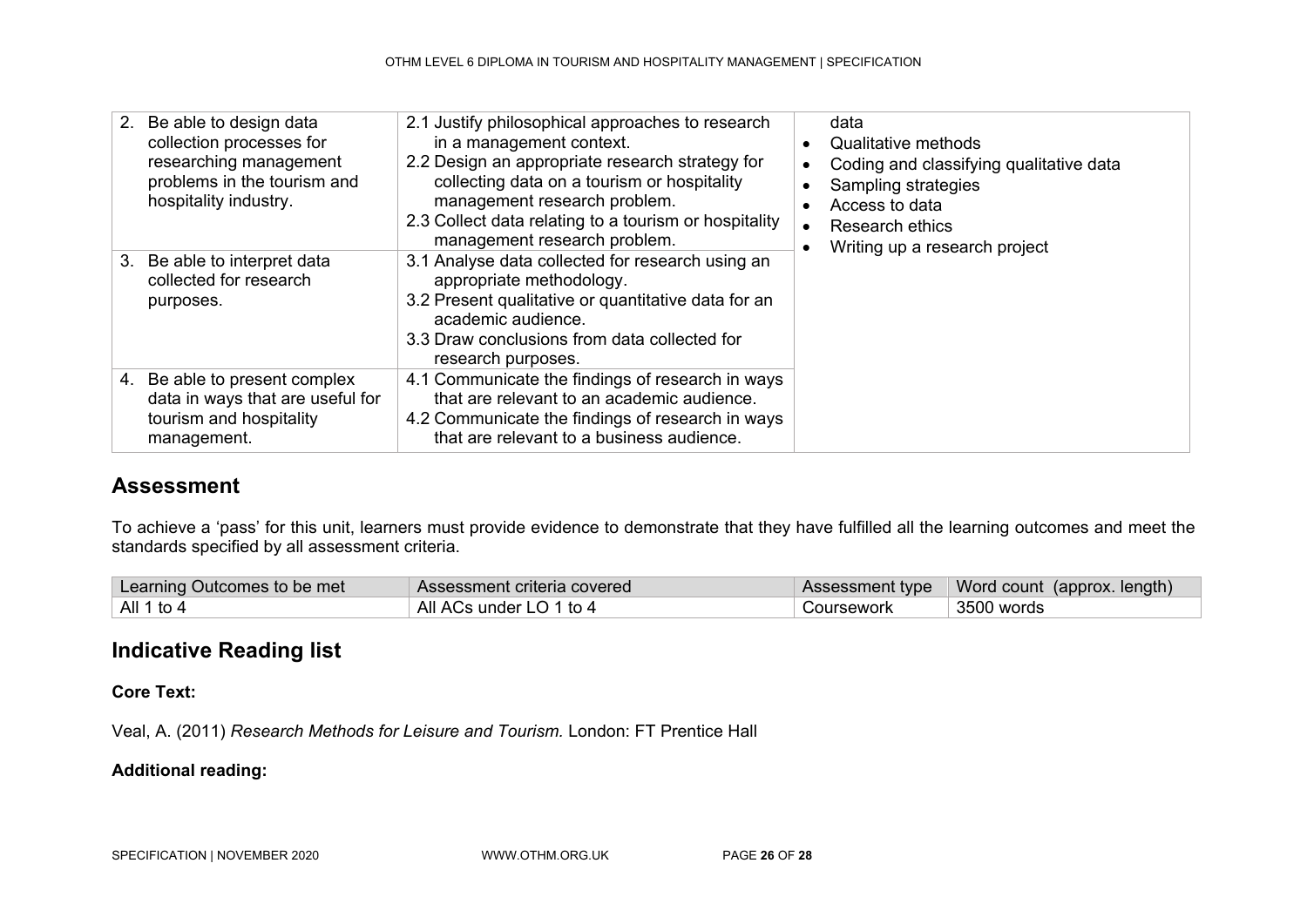Bryman, A. and Bell, E. (2011) *Business Research Methods*. Oxford: Oxford University Press

Collis, J. and Hussey, R. (2013). *Business Research: a practical quide for undergraduate and postgraduate student*. 4th Edition. Basingstoke: Palgrave Macmillan.

Mayo, B. (2014). *Planning an Applied Research Project in Tourism, Hospitality and Sports*. London: John Wiley & Sons.

Saunders, M, Lewis, P. and Thornhill, A. (2007). Research Methods for Business Students. 4<sup>th</sup> Edition: Prentice Hall.

- Annals of Tourism Research
- International Journal of Event Management Research
- International Journal of Culture, Tourism and Hospitality Research
- International Journal of Tourism Research
- Journal of Policy Research in Tourism, Leisure and Events
- Journal of Travel Research
- Tourism Management
- Tourism Recreation Research